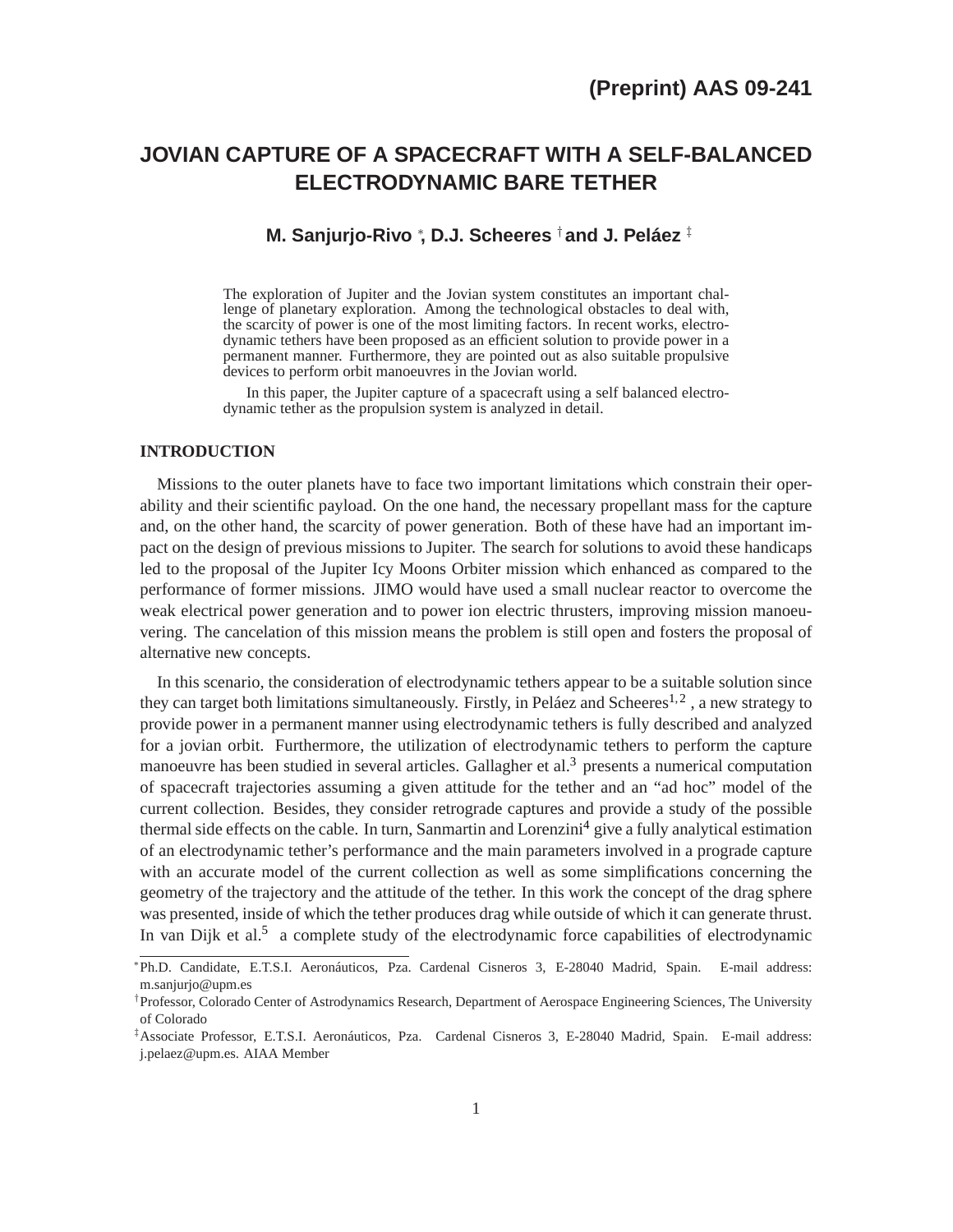tethers in the jovian environment is developed. The attitude is considered here in detail, though the results are applied only to circular orbits. Finally, Sanmartin et al.<sup>[6](#page-21-5)</sup> is an essential report gathering almost all the important concepts regarding the capture manoeuvre at Jupiter. Nevertheless, it is focused only on rapidly rotating tethers, and therefore obviates the attitude dynamics.

In this paper, the feasibility of using electrodynamic tethers to overwhelm the constraint imposed by the capture manoeuver is analyzed from a broader point of view. In order to achieve that goal, a comprehensive model is derived, gathering the relevance of the attitude dynamics in the jovian capture as well as keeping the accuracy of the environmental models. Some formerly proposed strategies are reviewed in the light of this model and a new capture method is studied based on the SBET (Self Balanced Electrodynamic Tether) concept.

The main characteristic of SBETs is that they avoid the instabilities associated with the attitude dynamics in inclined orbits. In the near Earth environment, SBETs have proven its capability to stabilize electrodynamic tethers, combining high tether intensities with no perturbation torques, and, therefore, with a stable attitude state. This property allows the tether to work aligned with the local vertical which represents an important benefit in terms of current collection efficiency in addition to the desired attitude stability. The consideration of the former criterion lead to the utilization of tethers without insulation, called bare tethers since this solution solves the problem of anodic contact in highly rarified plasma.

The next section is devoted to describing the manoeuvre and the tethered system, comparing the models used with those applied in previous studies. The following sections are aimed to define in detail the complete dynamical model which is used in the analysis of the jovian capture. According to the attitude strategy chosen to perform the capture manoeuvre, the study will be split into rotating and non rotating tethers. For the particular case of rapidly rotating tethers, a specific formulation is proposed. Then, the control options of non rotating tethers are explored in detail, arriving to the establishment of a control strategy. Lastly, a thermal analysis of the cable has been performed. The high currents the tether would provide produce the heating of the cable due mainly to ohmic effects. This element can be a limiting factor of the allowable current which can be borne. Considering this fact, the operational limits for both rotating and non rotating tethers are established.

# **DESCRIPTION OF THE TETHERED MANOEUVRE**

The electrodynamic tether generates drag only in a fraction of an arc of the whole trajectory. Due to this, the tethered system will follow a hyperbolic trajectory during the first part of the manoeuvre, within the validity of the patched conic approximation. This initial hyperbolic orbit can be defined completely by means of the arrival velocity,  $v_{\infty}$ , the radius of the periapsis,  $r_p$ , and the orbital plane \*. All the foregoing studies, as well as the present, have considered an equatorial plane for the capture manoeuvre since it represents the most effective solution in terms of the electrodynamic work which can be provided. Additionally, the initial relative velocities which have been considered vary from 5.64 km/s of the minimum-energy transfer from the Earth (ignoring the inclination of Jupiter's orbit with respect to the ecliptic) in Sanmartin et al.<sup>[6](#page-21-5)</sup> to 6 km/s in Sanmartin and Lorenzini<sup>[4](#page-21-3)</sup> and to 6.854 km/s of a previous concept space mission in Gallagher et al.<sup>[3](#page-21-2)</sup> In this article we will consider arrival velocities of 1.0 and 1.2 times the velocity of the Hohmann transfer.

<span id="page-1-0"></span>On the other hand, the considered radius of periapsis varies from 1.01  $R_J$  (from a proposed mission Radio Science Observer) in Gallagher et al.<sup>[3](#page-21-2)</sup> to 1.5  $R_J$  in Sanmartin and Lorenzini.<sup>[4](#page-21-3)</sup> In

<sup>\*</sup>By definition of the jovian reference frame,  $\omega + \Omega = 0$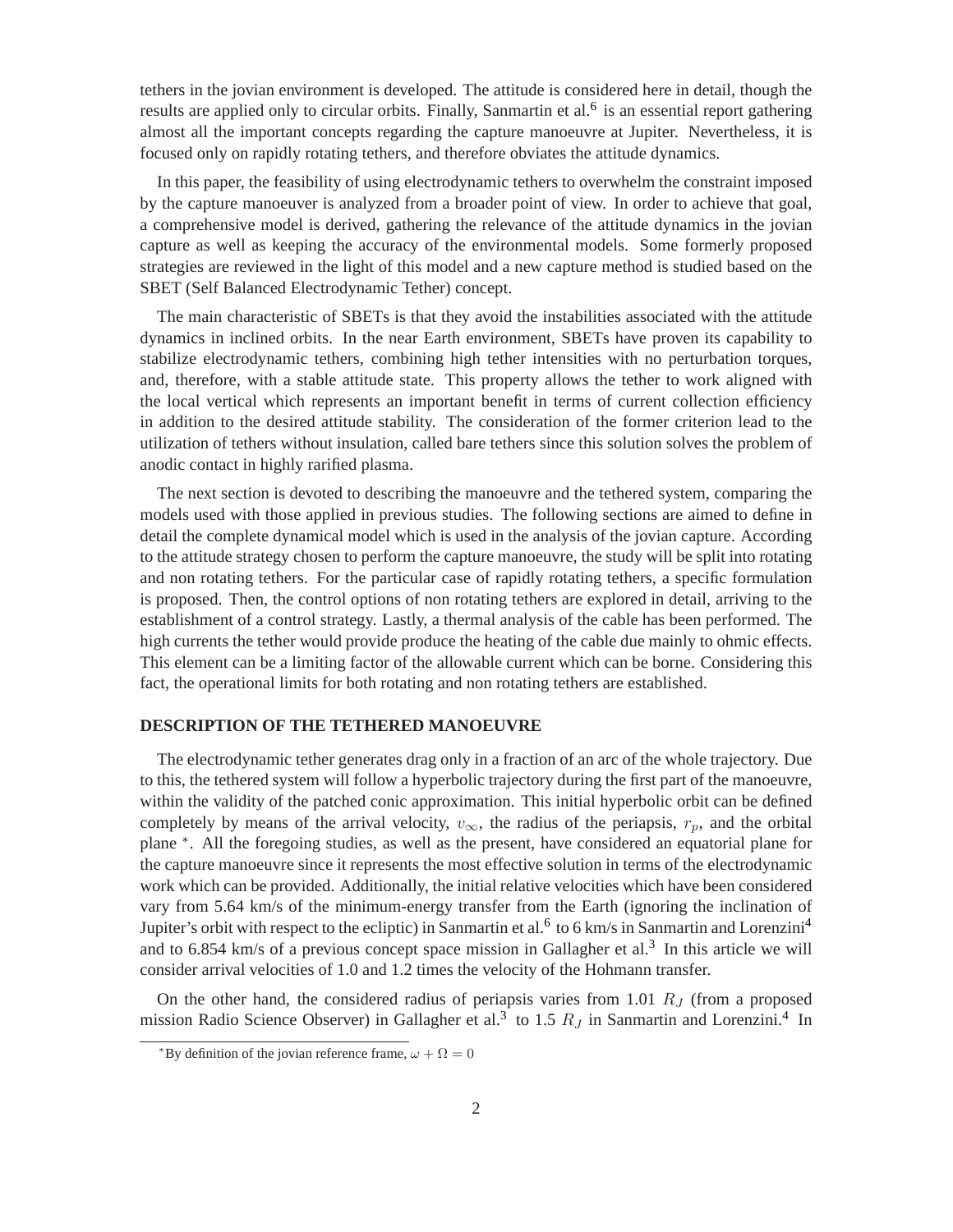retrograde capture orbits, there are no constraints on this parameter, but in prograde orbit it is necessary that the perijove is inside the drag sphere (generally speaking, since for hyperbolic orbits the stationary radius is not defined). From the results of these articles, it can be deduced that the radius of periapsis is a decisive parameter in the design of Jovian capture trajectories. In the current work we will explore the results obtained for the radius of periapsis between 1.0  $R_4$  and 2.0  $R_4$ .

Regarding the computation of electrodynamic forces, it is necessary to establish a model for current collection. The interaction among a conductive tether, the ionosphere and magnetic field of a planet like Jupiter can lead to the generation of an intensity inside the cable. In a frame orbiting with the tether, there exists an electric field given by:

$$
\vec{\bm{E}}_m = (\vec{\bm{v}}_{SC} - \vec{\bm{v}}_{pl}) \times \vec{\bm{B}}
$$

where  $\vec{v}_{SC}$  and  $\vec{v}_{pl}$  are the inertial velocities of the spacecraft and the plasma, respectively. This field can drive a current inside the tether. The study of the mechanisms which determine the tether current collection is out of the scope of this analysis. Still, it should be clarified that the intensity through the cable will be different as a function of the anodic contactors used. There are, basically, two procedures to collect electrons, a balloon at the anodic end of the tether (then the collection follows the Parkers-Murphy current), or a bare tether<sup>[4,](#page-21-3)[6,](#page-21-5)[5](#page-21-4)</sup> (then the collection takes place in the orbital-motion-limited (OML) regime, as long as some conditions regarding the transversal tether dimensions are fulfilled)[∗](#page-2-0) . The latter has been chosen as the preferable option, as it has been discussed before.

In the OML regime, the evolution of the current intensity along the tether is governed by the following equation<sup>[7](#page-21-6)</sup>:

$$
I_{OML} = 2\,R\,L_t\,n_\infty\,e\,\sqrt{\frac{2\,e\,\Phi_p}{m_e}}\tag{1}
$$

where R is the tether radius,  $n_{\infty}$  is the electron plasma density, e is electron charge,  $m_e$  is the electron mass and  $\Phi_p$  is the tether-plasma bias. Therefore, current collection depends on the differential potential between the cable and the surrounding plasma, and hence, it is necessary to compute its evolution considering the motional electric field along the cable,  $E_m$ , and the ohmic losses due to the intensity. The statement of the full set of differential equations which models the current collec-tion is presented in Sanmartin and Ahedo<sup>[8](#page-21-7)</sup> and Martinez-Sanchez and Sanmartin<sup>[9](#page-21-8)</sup>. The statement of this problem is completed with boundary conditions at both ends where an hypothetical load for power generation and the voltage drop at the cathodic end appear. As a result, a system of differential equations with boundary conditions must be solved to obtain the current and bias profile along the cable.

Regarding the environment of Jupiter, the magnetic field is generally considered as a no-tilt dipole<sup>[6,](#page-21-5)[5](#page-21-4)</sup> whose characteristics are described in Divine and Garret<sup>[10](#page-21-9)</sup>. Nevertheless, in Gallagher et al.<sup>[3](#page-21-2)</sup>, a more complex model<sup>[11](#page-21-10)</sup> is followed. On the other hand, to determine the charge population the work of Divine and Garret<sup>[10](#page-21-9)</sup> is generally used. Still in Gallagher et al.<sup>[3](#page-21-2)</sup> a simplified version of a more extended model<sup>[12](#page-22-0)</sup> has been considered. For a deep discussion about the jovian environmental conditions related to the operation of electrodynamic tethers see Sanmartin et al.<sup>[6](#page-21-5)</sup>, chapter 3.

# **Tether Model**

<span id="page-2-0"></span>The Dumbbell model will be used to describe the tethered system. This model allows to provide a first approximation of the system behavior. The tether is supposed to be a conductive rod with

<sup>\*</sup>In Gallagher et al.<sup>[3](#page-21-2)</sup>, a combination of both are considered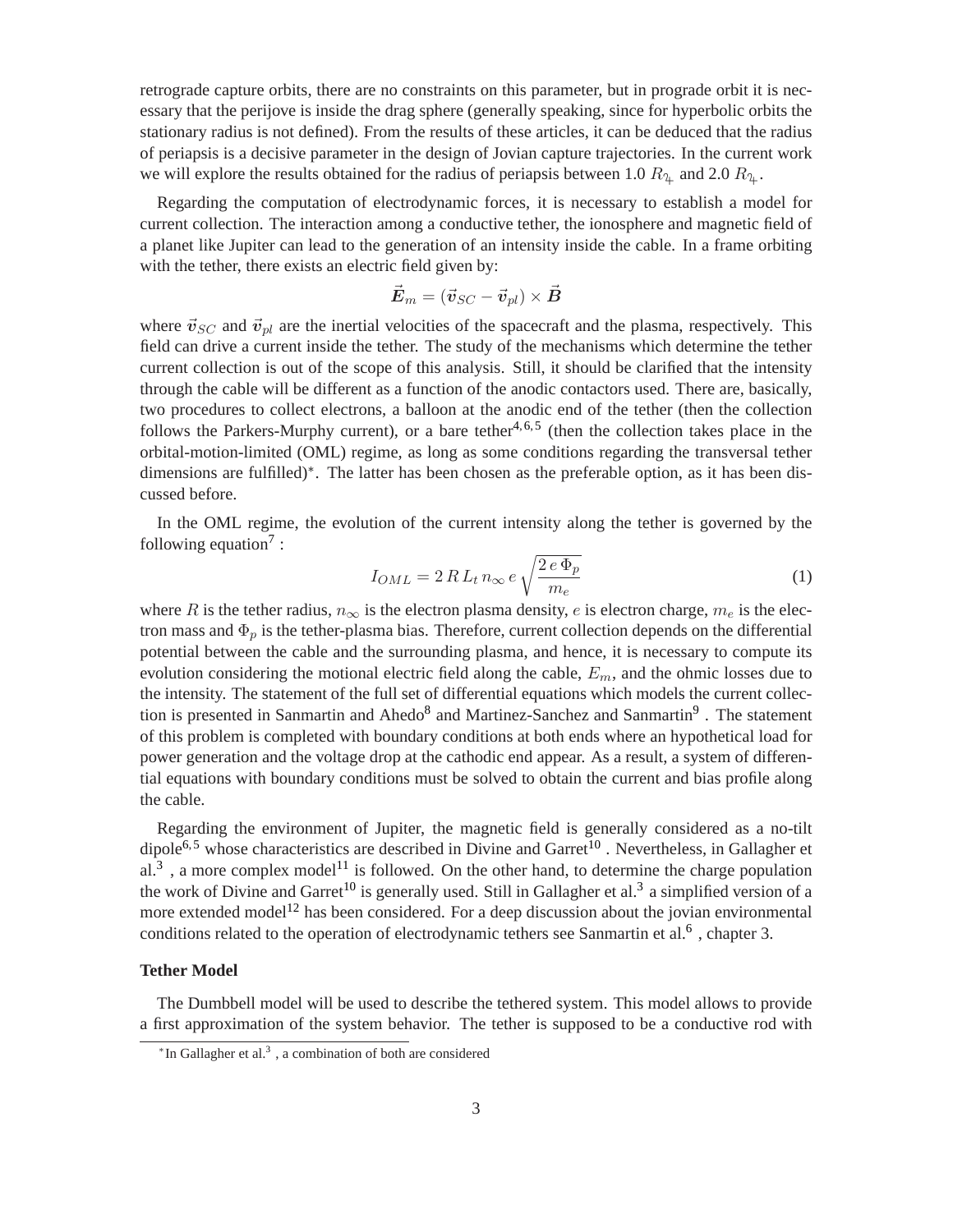mass  $m_t$  and length  $L_t$ , connecting two end masses  $m_1$  (the lower mass) and  $m_2$  (the upper mass). Instead of  $m_1$ ,  $m_2$  and  $m_t$  the parameters m, the total mass,  $\chi$  and  $\Gamma$  has been used to describe the configuration of mass, being their definitions:

$$
m = m_1 + m_2 + m_t
$$
  
\n
$$
m_1 = m \left( \cos^2(\chi) - \frac{\Gamma}{2} \right)
$$
  
\n
$$
m_2 = m \left( \sin^2(\chi) - \frac{\Gamma}{2} \right)
$$

The maximum and minimum values of  $\chi$  are reached when  $m_1 = 0$  and  $m_2 = 0$ , respectively. Then  $\chi$  is defined in the interval  $[\chi_{min}, \chi_{max}]$  whose values are given by:

$$
\chi_{min} = \arcsin\left(\frac{\Gamma}{2}\right) \qquad \chi_{max} = \arccos\left(\frac{\Gamma}{2}\right)
$$

In turn, the value of the moments of inertia respect to the direction of the cable is assumed to be zero. For any other perpendicular direction the value of the moment of inertia is  $I_s$ . Expressed in terms of the parameters of the geometry of mass,  $I_s$  is equal to:

<span id="page-3-1"></span>
$$
I_s = \frac{1}{12} m_t L_t^2 (3 \sin^2(2 \chi) - 2 \Gamma)
$$
 (2)

The more restrictive assumption of the Dumbbell model for the case of study is the hypothesis that the tether remains straight, since important lateral forces are acting during the capture trajectory.

# **MOTION OF THE CENTER OF MASS**

In this section a description of the dynamics of the center of mass is derived in terms of the osculating orbital elements of the trajectory. This characterization allows us to provide further insight on the manoeuvre as well as develop an easy numerical implementation.

Before exposing the detailed derivation of the dynamical equations, it is necessary to present the model used for the electrodynamic force acting upon the tether. The electrodynamic force which appears on a tether element,  $F_{ed}^{ds}$ , can be computed as:

$$
\vec{F}_{ed}^{ds} = I(s, \vec{r}, \vec{v}, \vec{q}, \dot{\vec{q}}) \vec{u}(\vec{q}) \times \vec{B}(s, \vec{r})
$$
\n(3)

where  $I(s, \vec{r}, \vec{v}, \vec{q}, \dot{\vec{q}})$  is the current along the tether,  $\vec{B}(s, \vec{r})$  is the magnetic field at the tether element,  $\vec{u}(\vec{q})$  represents the unit vector in the direction from the cathode to the anode, s is the variable along the tether and  $\vec{r}, \vec{v}, \vec{q}, \dot{\vec{q}}$  is the state of the system  $*$ . In order to simplify that expression, some hypothesis are made:

- Both the magnetic field and the velocity do not vary along the tether:  $\vec{B}(s,\vec{r}) \approx \vec{B}(\vec{r})$ ,  $\vec{v}(s,\vec{r}) \approx \vec{v}(\vec{r}).$
- The trajectory takes place in the equatorial plane and the tether motion is contained in this plane. Therefore,  $\vec{u}$  is a function only of an angle:  $\phi$ . Expressed in cylindrical coordinates:  $\vec{u} = \cos \phi \vec{u}_r + \sin \phi \vec{u}_\theta$ . A scheme of the angles involved in the analysis can be seen in Figure [1.](#page-4-0)

<span id="page-3-0"></span> $*{\vec q}$  and  ${\dot {\vec q}}$  stand for the variables used to represent the attitude of the tether.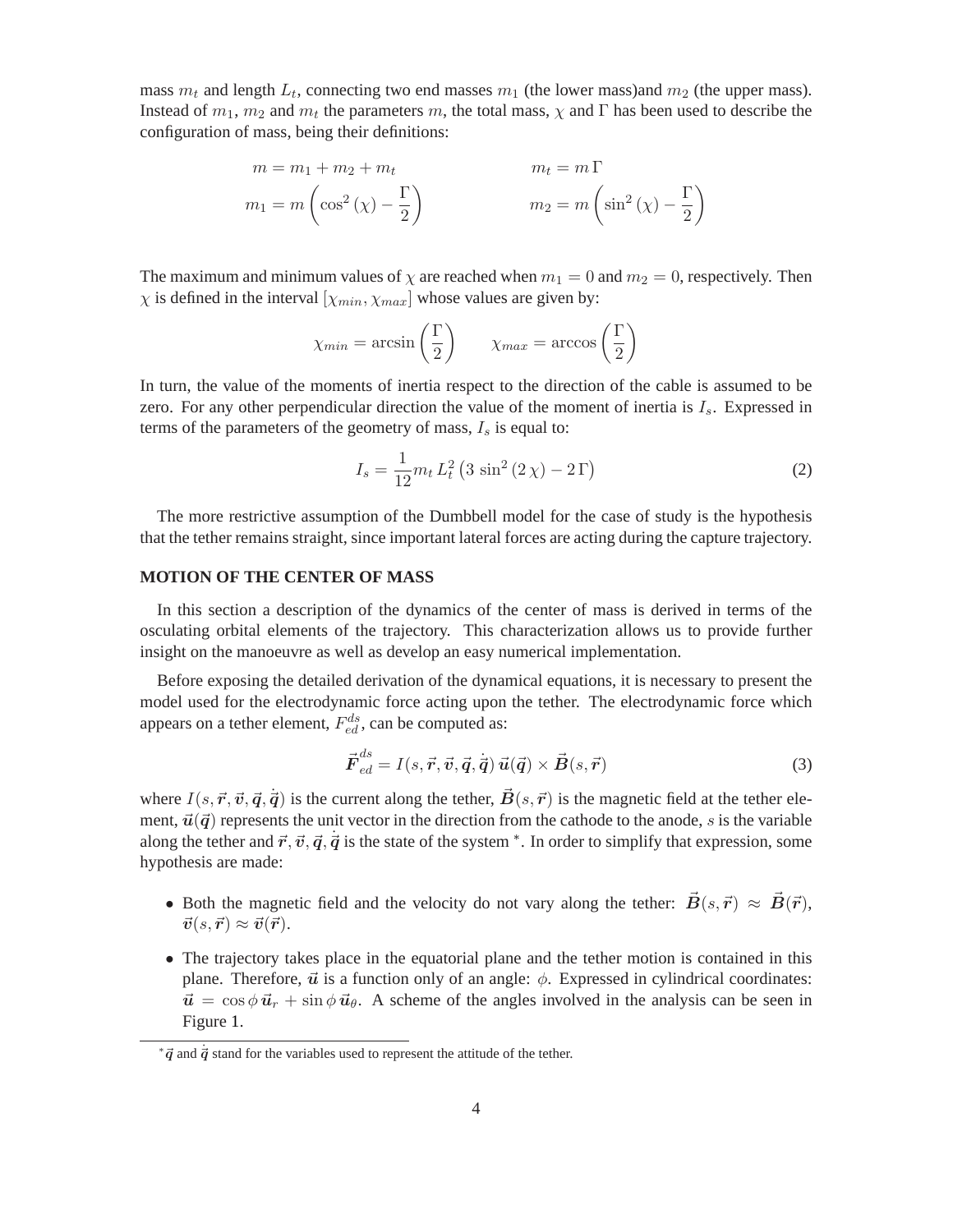- The intensity along the tether is computed as the average in a given instant:  $L_t I_{av}(\vec{r}, \vec{v}, \phi) =$  $\int_{s_0}^{s_f} I(\xi,\vec{r},\dot{\vec{v}},\phi) d\xi.$
- The magnetic field is a non titled dipole:  $\vec{B}(\vec{r}) = B(r)\vec{u}_z$  \*



<span id="page-4-0"></span>**Figure 1. Angles and vectors considered in the jovian capture**

Hence, the Lorentz force is written as:

$$
\vec{F}_{ed} = L_t B(r) I_{av}(\vec{r}, \vec{v}, \phi) \cdot (-\cos \phi \, \vec{u}_{\theta} + \sin \phi \, \vec{u}_r)
$$
(4)

The averaged intensity along the tether can be modeled as a function of the state of the system using the OML regime model as it is presented in Sanmartin et al.<sup>[6](#page-21-5)</sup>. According to this model,

$$
I_{av}(\vec{r}, \vec{v}, \phi) = \sigma_c E_m(\vec{r}, \vec{v}, \phi) d_t h_t i_{av}(\ell_t(\vec{r}, \vec{v}, \phi), \Omega_t)
$$

where  $\sigma_c$  is the conductivity of the tether material,  $d_t$  and  $h_t$  are the width and the thickness of the tape, respectively and  $i_{av}$  is a function of  $\ell_t$  which is a non dimensional value proportional to the tether length and  $\Omega_t$  which is a non dimensional value proportional to the electric load of the tether. The latter parameter is free and can be used as a control variable. In turn,  $E_m$  is the motional electrical field projected on the tether direction, being its value:

$$
E_m(\vec{r}, \vec{v}, \phi) = \vec{u} \cdot [(\vec{v} - \vec{v}_{pl}) \times \vec{B}] = \vec{u} \cdot [\vec{v}^{rel} \times \vec{B}] = B(r) (v_{\theta}^{rel} \cos \phi - v_r^{rel} \sin \phi)
$$

Imposing the dipole moment description of the magnetic field:

$$
B(r) = -\mu_m \left(\frac{R_{\mathfrak{P}}}{r}\right)^3
$$

<span id="page-4-1"></span><sup>\*</sup>The value of  $B(r)$  in Jupiter will be negative, due to the dipole orientation. Nevertheless, as it will be showed later, the electrodynamic force is proportional to  $\tilde{B}(r)^2$  and its sign only changes the direction of the intensity along the tether.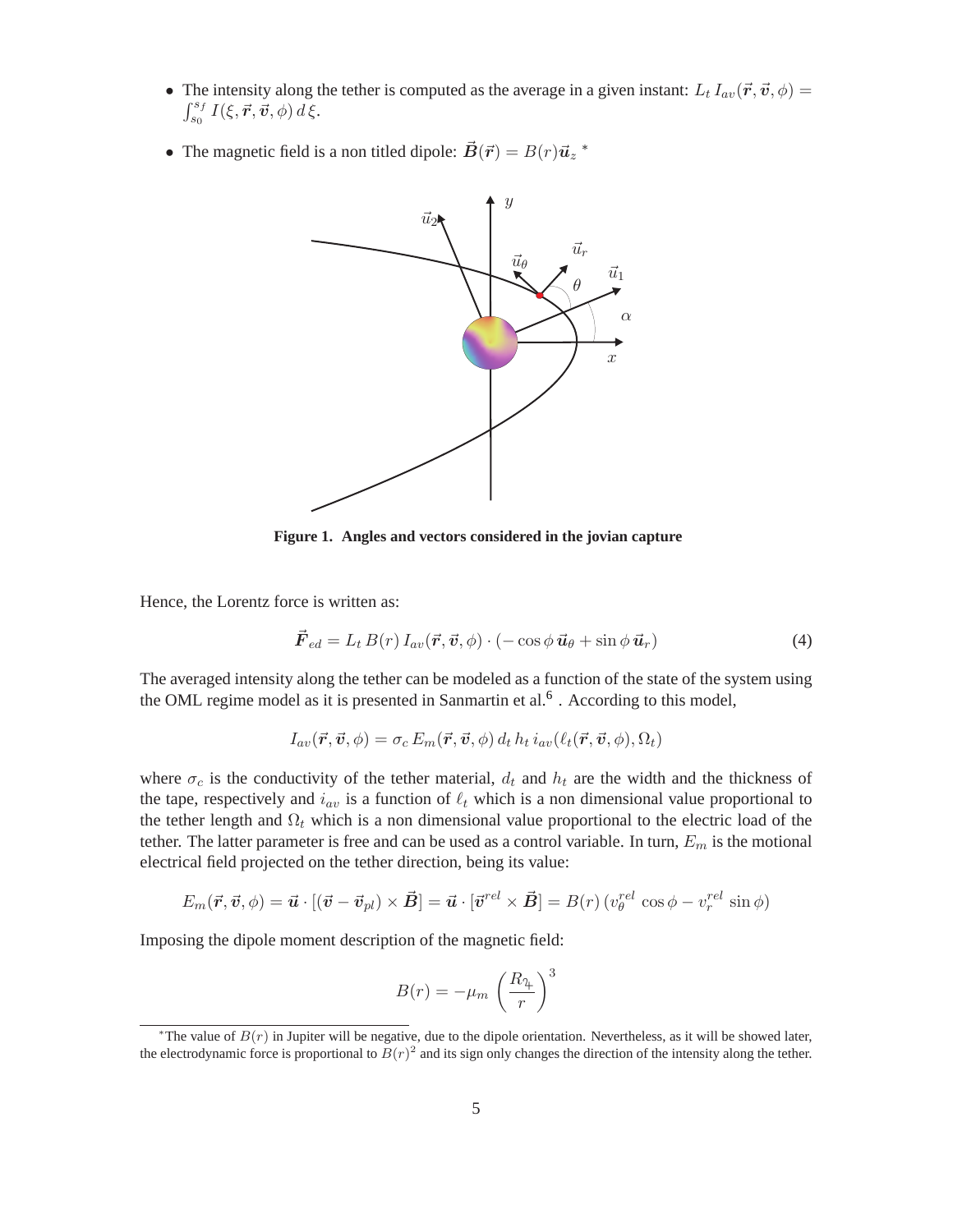the final result for the electrodynamic force as a function of the position, velocity and the angle  $\phi$  $(m_t = d_t h_t L_t / \rho_v$ , tether mass) is:

$$
\vec{F}_{ed}(\vec{r}, \vec{v}, \phi) = \frac{\sigma_c m_t}{\rho_v} \mu_m^2 R_{\uparrow}^6 \cdot \frac{i_{av}}{r^6} \cdot (v_{\theta}^{rel} \cos \phi - v_r^{rel} \sin \phi) \cdot (-\cos \phi \, \vec{u}_{\theta} + \sin \phi \, \vec{u}_r) \tag{5}
$$

Nevertheless, we are interested in expressing the dynamics in terms of the osculating orbital elements. Moreover, the description must be valid for all the conics since the initial trajectory is a hyperbola and the final target trajectory is an ellipse. The radial and longitudinal velocity as well as the radius of all conics can be described as a function of the osculating orbit elements as follows:

$$
\vec{v} = \frac{e\,\mu}{h}\sin\theta\,\vec{u}_r + \frac{\mu}{h}(1 + e\,\cos\theta)\,\vec{u}_\theta \qquad r = \frac{h^2}{\mu(1 + e\,\cos\theta)}\tag{6}
$$

where e is the eccentricity,  $\theta$  the true anomaly and h the specific angular momentum. For convenience, the specific angular momentum will be considered instead of the semi-major axis hereafter. Furthermore, if we take into account that the velocity of the plasma is  $\vec{v}_{pl} = r \Omega \vec{u}_{\theta} *$ , where  $\Omega$  is the angular velocity of the sideral rotation of Jupiter. The final expression for the electrodynamic force acting on the tether is:

$$
\vec{F}_{ed} = \Lambda i_{av} \frac{\mathcal{P}_1 \left(1 + e \cos \theta\right)^6}{h^{13}} \left(-\cos \phi \, \vec{u}_{\theta} + \sin \phi \, \vec{u}_r\right) \tag{7}
$$

<span id="page-5-1"></span>where

$$
\Lambda = \frac{m_t \,\mu_\gamma^7 \,\sigma_c}{\rho_v} \,\mu_m^2 \,R_\gamma^6 \quad \text{and} \quad \mathcal{P}_1(\theta, h, \phi, e) = \cos\phi + e \, \cos\left(\theta + \phi\right) - \frac{\Omega \, h^3 \, \cos\phi}{\mu_\gamma^2 \left(1 + e \, \cos\theta\right)}
$$

# **Dynamics**

The tether is considered to be rigid, therefore we should analyze the motion of a rigid body respect to a inertial frame  $Jx_1y_1z_1$ . Let  $\vec{r} = \vec{r}(t)$  be the position vector of the center of mass of the tether in the inertial reference frame  $Jx_1y_1z_1$ . Hence, the equations of motion can be expressed as:

$$
M_{S/C}\ddot{\vec{r}} = -\frac{M_{S/C}\,\mu_{\gamma}}{|\vec{r}|^3}\,\vec{r} + \vec{F}_p \tag{8}
$$

where  $\vec{F}_p$  is the perturbation force, defined as the resultant of all the external forces acting in the system except for the main term of the gravitational potential. We will consider the electrodynamic force as the only perturbation force  $\vec{F}_p = \vec{F}_{ed}$ . Under the assumptions enumerated in the previous paragraph, the Lorentz force has the form gathered in [\(7\)](#page-5-1). Substituting the preceding expression in the equation of motion and expressing it in cylindric coordinates, we obtain:

$$
M_{S/C}\left(\ddot{r}-r\dot{\theta}^2\right) = -\frac{M_{S/C}\mu_{\mathfrak{P}}}{r^2} + \Lambda i_{av}\frac{\mathcal{P}_1\left(1+e\cos\theta\right)^6}{h^{13}}\sin\phi\tag{9}
$$

$$
M_{S/C} \left( r \ddot{\theta} + 2 \dot{r} \dot{\theta} \right) = -\Lambda i_{av} \frac{\mathcal{P}_1 \left( 1 + e \cos \theta \right)^6}{h^{13}} \cos \phi \tag{10}
$$

<span id="page-5-0"></span><sup>∗</sup> For prograde trajectories.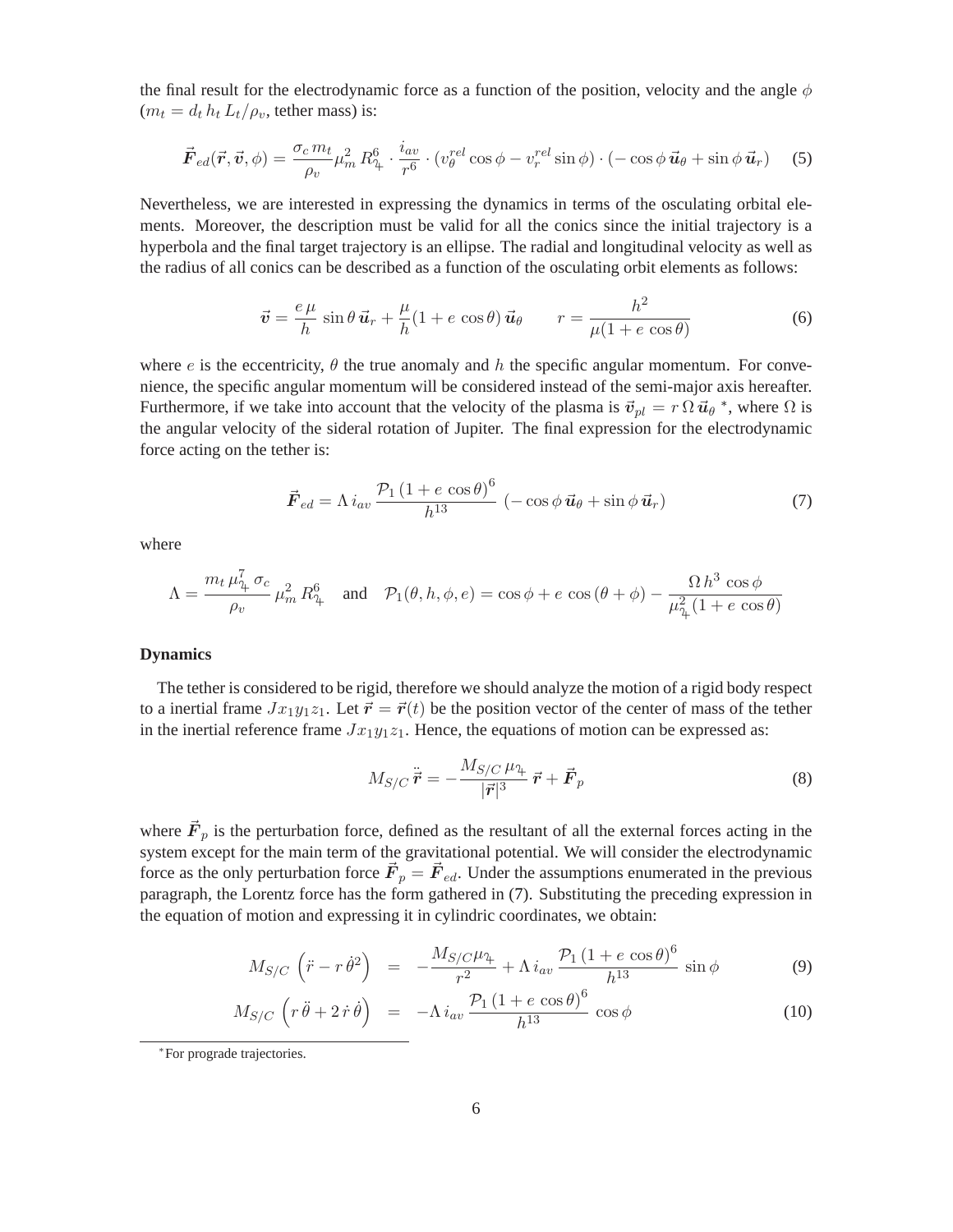This is a system of fourth order. The numerical integration of this system would provide us with the evolution of  $r(t)$  and  $\theta(t)$ , given the functions  $\Lambda$  and  $\phi(t)$  and certain initial conditions. It can be noted that the attitude of the tether and the motion of the center of mass are not independent.

The goal of this section is to derive a complete set of equations of motion in terms of the osculating values of h, e,  $\theta$  and  $\alpha$ ,  $\alpha$  being the longitude of the periapsis. In order to do that, we start by rewriting the acceleration of the center of mass of the tether:

$$
\frac{d\,\vec{\boldsymbol{v}}}{dt} = \left(-\frac{\mu_{\mathcal{H}}}{r^2} + \frac{\Lambda\,i_{av}}{M_{SC}}\frac{\mathcal{P}_1\left(1 + e\,\cos\theta\right)^6}{h^{13}}\,\sin\phi\right)\,\vec{\boldsymbol{u}}_r - \frac{\Lambda\,i_{av}}{M_{SC}}\frac{\mathcal{P}_1\left(1 + e\,\cos\theta\right)^6}{h^{13}}\,\cos\phi\,\vec{\boldsymbol{u}}_\theta\tag{11}
$$

The time variation of the specific angular momentum can be obtained from its definition  $\vec{h} = \vec{r} \times \vec{v}$ .

$$
\frac{d\vec{h}}{dt} = \vec{r} \times \frac{d\vec{v}}{dt} = -\frac{r\,\Lambda\,i_{av}}{M_{SC}}\frac{\mathcal{P}_1\,(1+e\,\cos\theta)^6}{h^{13}}\,\cos\phi\,\vec{u}_z\tag{12}
$$

Substituting  $r = h^2/(\mu(1 + e \cos \theta))$ , the final expression for the modulus of the derivative of the specific angular momentum is:

$$
\frac{dh}{dt} = -\frac{\Lambda i_{av}}{\mu_{\mathcal{A}} M_{SC}} \frac{\mathcal{P}_1 \left( 1 + e \cos \theta \right)^5}{h^{11}} \cos \phi \tag{13}
$$

<span id="page-6-0"></span>On the other hand, considering the definition of the eccentricity  $\vec{e} = -\vec{r}/r - (\vec{h} \times \vec{v})/\mu$ , and taking its derivative with respect to time, we obtain:

$$
\frac{d\vec{e}}{dt} = -\frac{\Lambda i_{av}}{\mu_{\gamma} M_{SC}} \frac{\mathcal{P}_1 (1 + e \cos \theta)^6}{h^{12}} \cos \phi \left[ 2 \vec{u}_r + \left( \tan \phi - \frac{e \sin \theta}{1 + e \cos \theta} \right) \vec{u}_{\theta} \right]
$$
(14)

In the perifocal reference frame, the expression of the eccentricity is  $\vec{e} = e \vec{u}_1$ , being:

<span id="page-6-1"></span>
$$
\vec{\boldsymbol{u}}_r = \cos\theta \,\vec{\boldsymbol{u}}_1 + \sin\theta \,\vec{\boldsymbol{u}}_2 \qquad \vec{\boldsymbol{u}}_\theta = -\sin\theta \,\vec{\boldsymbol{u}}_1 + \cos\theta \,\vec{\boldsymbol{u}}_2 \tag{15}
$$

Differentiating the previous expression leads to:

$$
\frac{d\vec{e}}{dt} = \frac{de}{dt}\vec{u}_1 + e\frac{d\vec{u}_1}{dt}
$$
(16)

Identifying equations [\(14\)](#page-6-0) and [\(16\)](#page-6-1), the result turns out to be:

$$
\frac{de}{dt} = -\frac{\Lambda i_{av}}{\mu_{\gamma} M_{SC}} \frac{(1 + e \cos \theta)^6}{h^{12}} \mathcal{P}_1 \mathcal{P}_2 \cos \phi \tag{17}
$$

$$
\frac{d\alpha}{dt} = -\frac{\Lambda i_{av}}{\mu_{4} M_{SC}} \frac{(1 + e \cos \theta)^{6}}{h^{12}} \mathcal{P}_{1} \mathcal{P}_{3} \cos \phi \sin \theta \tag{18}
$$

where the functions  $P_2$  and  $P_3$  have been defined as:

$$
\mathcal{P}_2(\theta,\phi,e) = \left[2\,\cos\theta + \frac{e\,\sin^2\theta}{1+e\,\cos\theta} - \tan\phi\,\sin\theta\right] \qquad \mathcal{P}_3(\theta,\phi,e) = \left[\frac{2}{e} + \frac{\tan\phi}{e\,\tan\theta} - \frac{\cos\theta}{1+e\,\cos\theta}\right]
$$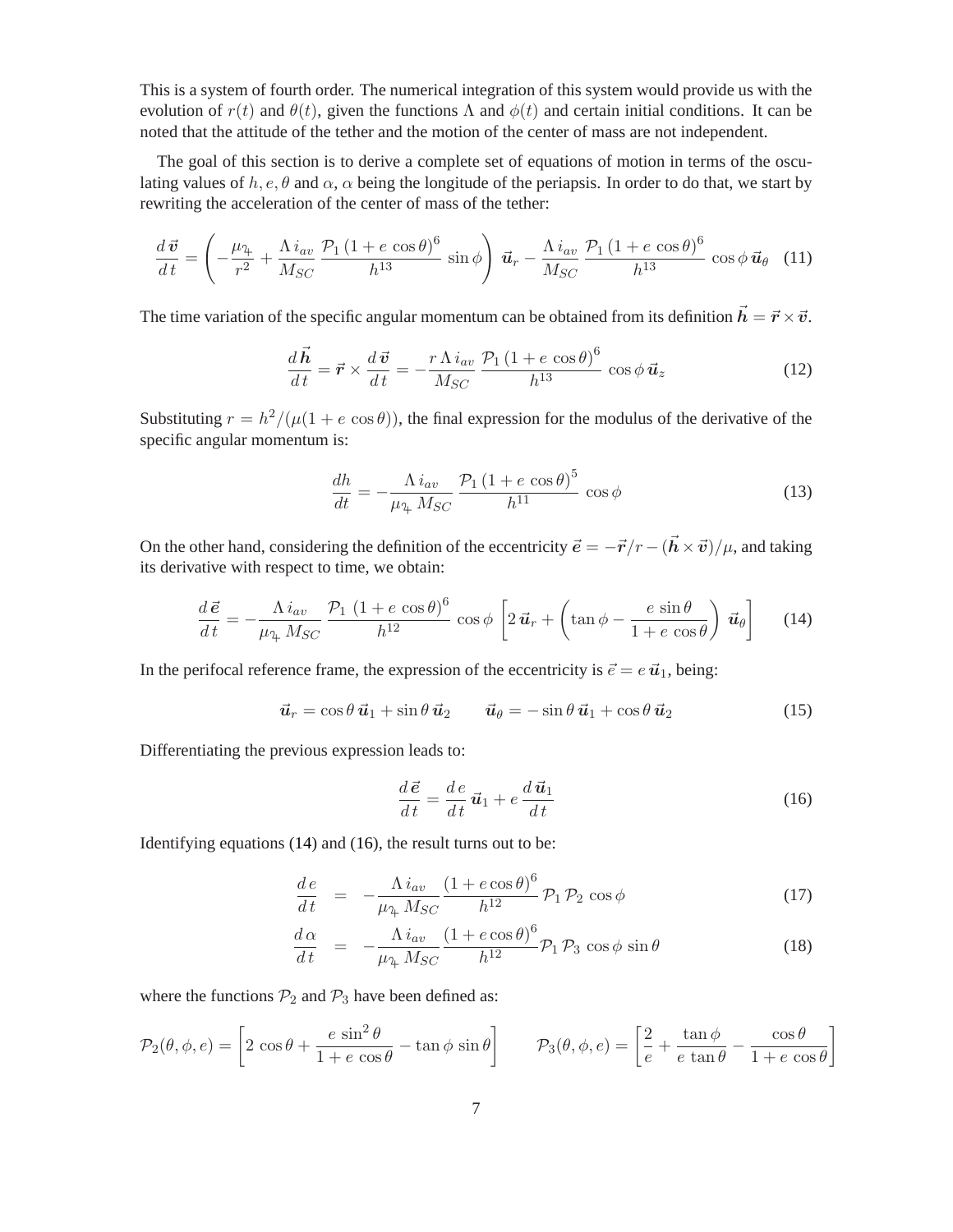At last, it is necessary to establish the relation between true anomaly and time. Differentiating the expression of the velocity in cylindrical coordinates, we reach the formula for the variation of the true anomaly with time:

$$
\frac{d\theta}{dt} = \frac{\mu_{\gamma}^2 (1 + e \cos \theta)^2}{h^3} - \frac{\Lambda i_{av} (1 + e \cos \theta)^6}{\mu_{\gamma} M_{S/C} h^{12}} \mathcal{P}_1 \mathcal{P}_4
$$
(19)

where the function  $\mathcal{P}_4$  is defined as follows:

$$
\mathcal{P}_4(\theta,\phi,e) = \left[\sin\phi + \cos\phi\tan\theta\left(\frac{2+e\,\cos\theta}{1+e\,\cos\theta} - (e+\cos\theta)\left(\frac{2}{e} + \frac{\tan\phi}{e\tan\theta} - \cos\theta\right)\right)\right]
$$

Gathering the results in a system of equations, we have a new system of fourth order:

$$
\frac{dh}{dt} = -\frac{\Lambda i_{av}}{\mu_{\gamma} M_{SC}} \frac{\mathcal{P}_1 \left(1 + e \cos \theta\right)^5}{h^{11}} \cos \phi \tag{20}
$$

$$
\frac{de}{dt} = -\frac{\Lambda i_{av}}{\mu_{\gamma} M_{SC}} \frac{(1 + e \cos \theta)^6}{h^{12}} \mathcal{P}_1 \mathcal{P}_2 \cos \phi \tag{21}
$$

$$
\frac{d\alpha}{dt} = -\frac{\Lambda i_{av}}{\mu_{\text{A}} M_{SC}} \frac{(1 + e \cos \theta)^6}{h^{12}} \mathcal{P}_1 \mathcal{P}_3 \cos \phi \sin \theta \tag{22}
$$

$$
\frac{d\theta}{dt} = \frac{\mu_{\text{A}}^2 (1 + e \cos \theta)^2}{h^3} - \frac{\Lambda i_{av} (1 + e \cos \theta)^6}{\mu_{\text{A}} M_{S/C} h^{12}} \mathcal{P}_1 \mathcal{P}_4 \tag{23}
$$

*Non Dimensional Formulation* The utilization of non dimensional equations instead of the dimensional ones is desirable since it allows to define the main parameters involved in the capture process. We will use  $h_c = h_0$ , the initial value of the specific angular momentum, as its characteristic value. Regarding the characteristic time, there are two possible choices, in one hand, the angular velocity of the sideral rotation of Jupiter,  $\Omega$ , and on the other hand, the time related to the orbital motion,  $\tau_c = h_0^3 / \mu_{\tau_+}^2$ . We will use  $\tau_c$  as the characteristic time calling  $\gamma$  the relation between both times:  $\gamma = \Omega \tau_c$ . Using that variables, the non dimensional equations of motion can be expressed as follows:

<span id="page-7-0"></span>
$$
\frac{d\hat{h}}{d\tau} = -\hat{\Lambda} i_{av} \frac{(1 + e \cos \theta)^5}{\hat{h}^{11}} \mathcal{P}_1 \cos \phi \tag{24}
$$

$$
\frac{de}{d\tau} = -\hat{\Lambda} i_{av} \frac{(1 + e \cos \theta)^6}{\hat{h}^{12}} \mathcal{P}_1 \mathcal{P}_2 \cos \phi \tag{25}
$$

$$
\frac{d\alpha}{d\tau} = -\hat{\Lambda} i_{av} \frac{(1 + e \cos \theta)^6}{\hat{h}^{12}} \mathcal{P}_1 \mathcal{P}_3 \cos \phi \sin \theta \tag{26}
$$

$$
\frac{d\theta}{d\tau} = \frac{(1 + e \cos \theta)^2}{\hat{h}^3} - \hat{\Lambda} i_{av} \frac{(1 + e \cos \theta)^6}{\hat{h}^{12}} \mathcal{P}_1 \mathcal{P}_4 \tag{27}
$$

where

$$
\hat{\Lambda} = \frac{m_t}{M_{SC}} \frac{\sigma_c}{\rho_v} \frac{\mu_m^2 R_{\gamma}^6}{\tau_c^2 h_0^3}
$$

is a non dimensional value. The initial conditions needed to integrate the system [\(24-27\)](#page-7-0) are:

$$
\hat{h}(0) = 1;
$$
  $e(0) = e_0;$   $\alpha(0) = 0$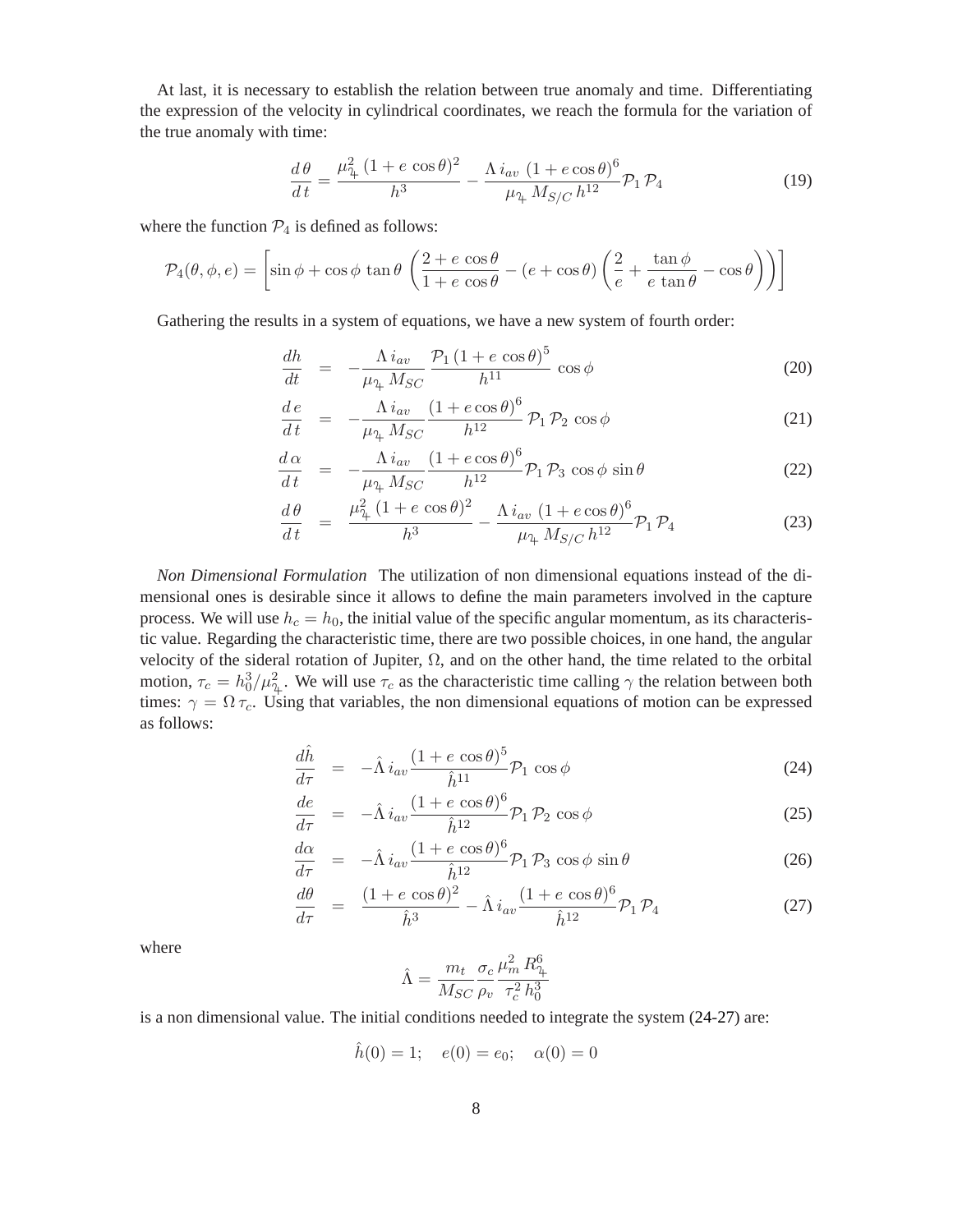And the initial true anomaly fulfilling the constraint (from  $E_m = 0$ ):

$$
\mathcal{P}_1 = 0 \Rightarrow (\cos \phi + e_0 \cos (\theta_0 + \phi)) (1 + e_0 \cos \theta_0) = \gamma \cos \phi
$$

In some situations, it can be useful to express the system as a function of the true anomaly instead of the non dimensional time, since that allows to restrict the integration to the drag arc. As  $\tau$  does not appear explicitly in the dynamic equations, the true anomaly will be used as the independent variable using the relation:

$$
d\tau = \frac{\hat{h}^{12} d\theta}{(1 + e \cos \theta)^2 \left[\hat{h}^9 + \hat{\Lambda} i_{av} (1 + e \cos \theta)^4 \mathcal{P}_1 \mathcal{P}_4\right]}
$$
(28)

This formula can be used provided  $d\theta/d\tau$  is not canceled. This situation is extreme, undesirable and unlikely to happen. Eventually, the final expression for the dynamic equations is found to be:

$$
\frac{d\hat{h}}{d\theta} = -\hat{\Lambda} i_{av} \frac{\hat{h} (1 + e \cos \theta)^3 \mathcal{P}_1 \cos \phi}{\hat{h}^9 - \hat{\Lambda} i_{av} (1 + e \cos \theta)^4 \mathcal{P}_1 \mathcal{P}_4}
$$
(29)

$$
\frac{de}{d\theta} = -\hat{\Lambda} i_{av} \frac{(1 + e \cos \theta)^4 \mathcal{P}_1 \mathcal{P}_2 \cos \phi}{\hat{h}^9 - \hat{\Lambda} i_{av} (1 + e \cos \theta)^4 \mathcal{P}_1 \mathcal{P}_4}
$$
(30)

$$
\frac{d\alpha}{d\theta} = -\hat{\Lambda} i_{av} \frac{(1 + e \cos \theta)^4 \mathcal{P}_1 \mathcal{P}_3 \cos \phi \sin \theta}{\hat{h}^9 - \hat{\Lambda} i_{av} (1 + e \cos \theta)^4 \mathcal{P}_1 \mathcal{P}_4}
$$
(31)

With the initial conditions:

$$
\hat{h}(\theta_0) = 1;
$$
  $e(\theta_0) = e_0;$   $\alpha(\theta_0) = 0$  (32)

#### **ATTITUDE DYNAMICS**

From the expressions obtained in the previous section, it can be noted that the attitude plays an important role in the motion of the center of mass. It is, therefore, compulsory to study the attitude behavior of the tethered systems. This paragraph is intended to present the attitude dynamics in a comprehensive way considering two possible situations: non rotating and rotating tethers.

#### **Non Rotating Tethers**

The equation which governs the attitude dynamics is the equation of the angular momentum

<span id="page-8-0"></span>
$$
\frac{d\vec{L}_G}{dt} = \vec{M} \tag{33}
$$

where the angular momentum can be expressed as a function of the angular velocity and the inertia tensor:  $\vec{L}_G = \overline{I}_G \circ \vec{\omega}$ . In turn, the angular velocity is related to the unitary vector  $\vec{u}$  in the tether direction, assuming the tether is a rigid body and remains straight:  $\vec{\omega} = \vec{u} \times \vec{u} + (\vec{\omega} \cdot \vec{u}) \vec{u}$ . Therefore, the equation [\(33\)](#page-8-0) can then be rewritten as:

$$
\vec{u} \times \ddot{\vec{u}} = \frac{1}{I_s} \vec{M}
$$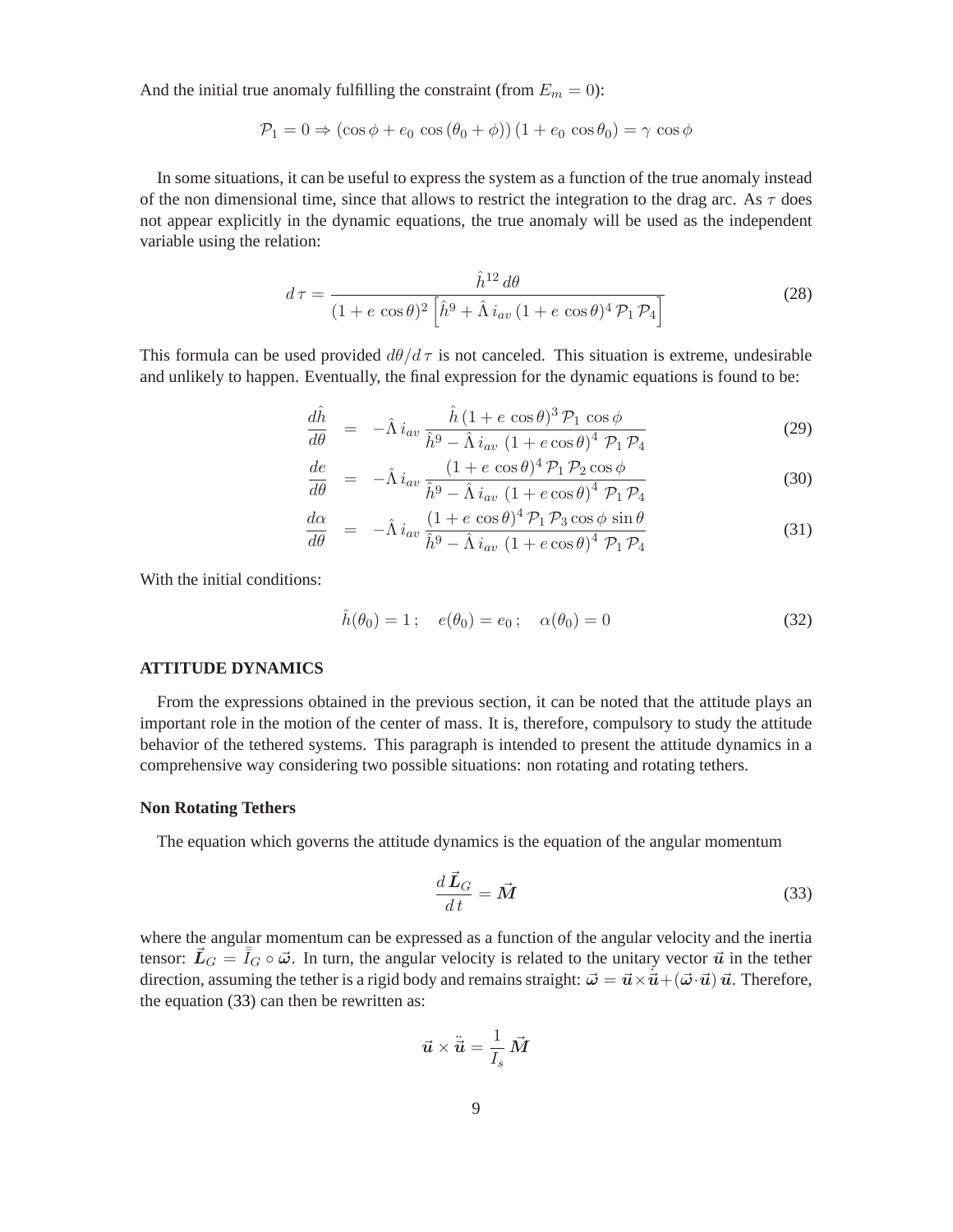The torques considered in this work will be the gravity gradient and the electrodynamic torque. The momentum due to the gravity forces is analyzed in first place. It can be established as:

$$
\vec{M}_{gg} = -\int_{\Omega_0} \left( \vec{r} - \vec{r}_G \right) \times \frac{\mu_1}{r^3} \vec{r} \, dm = \vec{r}_G \times \int_{\Omega_0} \frac{\mu_1}{r^3} \, \vec{r} \, dm \tag{34}
$$

where  $\vec{r}$  and  $\vec{r}_G$  are the position vector of each mass element and the center of mass of the tether, respectively, and  $\Omega_0$  is the volume of the whole system. Considering  $\vec{r} = \vec{r}_G + \vec{s}$  with  $|\vec{s}| \ll |\vec{r}_G|$ , the first approximation of the gravity gradient is as follows:

$$
\vec{M}_{gg} = \vec{r}_G \times \int_{\Omega_0} \frac{\mu_{\mathfrak{P}}}{|\vec{r}_G + \vec{s}|^3} \,\vec{s} \, dm \approx \frac{3 \,\mu_{\mathfrak{P}}}{r_G^5} \vec{r}_G \times \left(\bar{\bar{\mathfrak{I}}}_G \circ \vec{r}_G\right) \tag{35}
$$

Expressing the vector  $\vec{u}$  in the inertial reference frame:  $\vec{u} = \cos \psi \vec{i} + \sin \psi \vec{j}$ , the vector product  $\vec{u} \times \vec{u}$  is a function of the angle  $\psi$ :

$$
\vec{\boldsymbol{u}}\times\ddot{\vec{\boldsymbol{u}}}=\ddot{\psi}\,\vec{\boldsymbol{k}}=\frac{1}{I_s}\,\vec{M}
$$

On the other hand, naming  $\vec{r}_G = r_G \vec{u}_r$ , the identity  $\vec{u}_r = (\vec{u}_r \cdot \vec{u}) \vec{u} + \vec{u} \times (\vec{u}_r \times \vec{u})$  allows to write:

$$
\overline{\overline{\mathbf{I}}}_{G} \circ \overline{\mathbf{u}}_{r} = I_{s} \overline{\mathbf{u}} \times (\overline{\mathbf{u}}_{r} \times \overline{\mathbf{u}}) = I_{s} \{ \overline{\mathbf{u}}_{r} - \overline{\mathbf{u}} (\overline{\mathbf{u}}_{r} \cdot \overline{\mathbf{u}}) \}
$$
(36)

The gravity torque can be, therefore, expressed as:

$$
\vec{M}_{gg} = \frac{3 \mu_{\mathfrak{P}}}{r_G^3} I_s \left( \vec{u} \times \vec{u}_r \right) \left( \vec{u}_r \cdot \vec{u} \right)
$$
\n(37)

Taking into account that  $\vec{u}_r = \cos(\alpha + \theta) \vec{i} + \sin(\alpha + \theta) \vec{j}$ , the final expression for the equation of the angular momentum is stated as:

$$
\ddot{\psi} = \frac{3\,\mu_{\gamma}}{r_G^3} \sin\left(\theta + \alpha - \psi\right) \cos\left(\theta + \alpha - \psi\right) \tag{38}
$$

In terms of the angle  $\phi$  (related to the rotating radial frame), using the identity  $\psi = \phi + \alpha + \theta$ , the equations take the form:

$$
\ddot{\phi} = -\left(\ddot{\theta} + \ddot{\alpha}\right) - \frac{3\,\mu_{\text{A}}}{r_G^3} \sin\phi \, \cos\phi \tag{39}
$$

On the other hand, the electrodynamic torque due to the Lorentz force acting over the tether can be computed as:

$$
\vec{\mathbf{M}}_{ed} = \int_{\Omega} \left( s \,\vec{\mathbf{u}} \times \vec{\mathbf{F}}_{ed}^{ds} \right) \, ds
$$

Considering the previous definition of the electrodynamic force [\(7\)](#page-5-1) and assuming the same hypothesis used to simplified its expression in the previous analysis, we obtain:

$$
\vec{M}_{ed} = \vec{u} \times \left(\vec{u} \times \vec{B}\right) \int_{\Omega} s \, I \, ds \tag{40}
$$

With respect to the derivation of the force, there is a slight difference regarding the intensity, since the value of the integral is no longer the average value but the first momentum of the current profile.

$$
L_t^2 I_{m1} = \int_{\Omega} sI ds \quad \text{dimensional} \qquad I_{m1} = \sigma_c E_m d_t h_t i_{m1}(\ell_t) \quad \text{non dimensional}
$$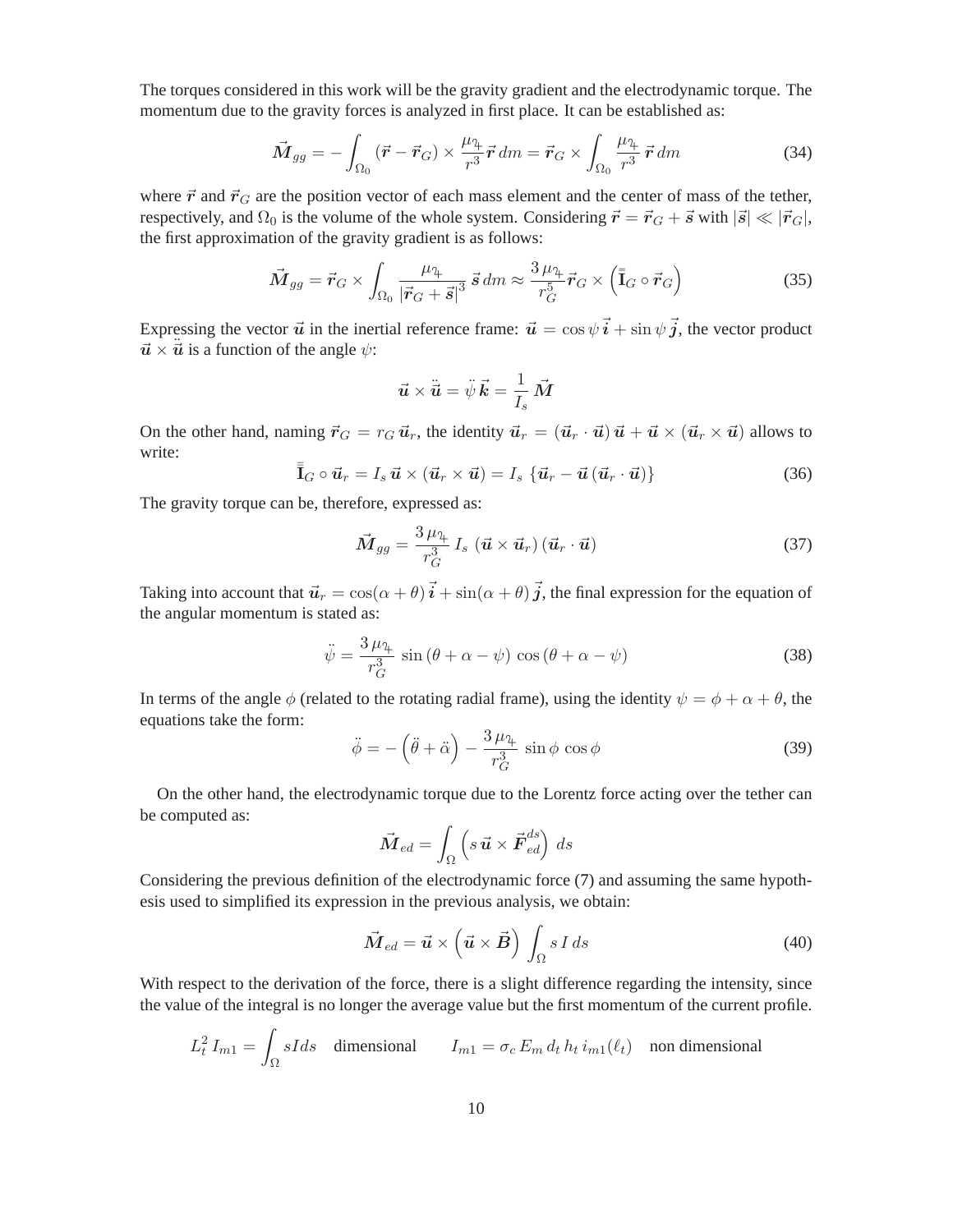That yields the following relation:

$$
\vec{M}_{ed} = -B(r)^2 \frac{\sigma_c m_t L_t}{\rho_v} i_{m1} \left( v_\theta^{rel} \cos \phi - v_r^{rel} \sin \phi \right) \vec{u}_z \tag{41}
$$

The value of the moment of inertia as a function of the parameters of the geometry of mass is gathered in [\(2\)](#page-3-1). Introducing this expression and the term of the electrodynamic torque in the attitude equation, we finally obtain:

$$
\ddot{\psi} = -\frac{3\,\mu_{\mathcal{H}}}{r_G^3} \sin\left(\psi - \theta - \alpha\right) \cos\left(\psi - \theta - \alpha\right) - \frac{12\,B(r)^2}{L_t \left(3\,\sin^2\left(2\,\chi\right) - 2\,\Gamma\right)} \frac{\sigma_c}{\rho_v}.
$$
\n
$$
\dot{i}_{m1}(v_{\theta}^{rel}\cos\left(\psi - \theta - \alpha\right) - v_r^{rel}\sin\left(\psi - \theta - \alpha\right))
$$
\n(42)

<span id="page-10-0"></span>As it was made for the motion of the center of mass, the equation of the attitude dynamics can be expressed in non dimensional form. Using the same characteristic magnitudes, the results are gathered in the following lines. Describing the attitude by means of the inertial angle  $\psi$ :

$$
\frac{d^2\psi}{d\tau^2} = -\frac{3}{2}\frac{(1+e\cos\theta)^3}{\hat{h}^6}\sin\left(2(\psi-\theta-\alpha)\right) - \frac{\kappa i_{m1}}{(3\sin^2(2\chi)-2\Gamma)}\frac{(1+e\cos\theta)^6}{\hat{h}^{13}}\mathcal{P}_1\tag{43}
$$

<span id="page-10-1"></span>or in terms of the angle  $\phi$ :

$$
\frac{d^2\phi}{d\tau^2} = -\frac{d^2\theta}{d\tau^2} - \frac{d^2\alpha}{d\tau^2} - \frac{3}{2}\frac{(1+e\cos\theta)^3}{\hat{h}^6}\sin(2\phi) - \frac{\kappa i_{m1}}{(3\sin^2(2\chi) - 2\Gamma)}\frac{(1+e\cos\theta)^6}{\hat{h}^{13}}\mathcal{P}_1 \tag{44}
$$

where

$$
\kappa = \frac{12 \,\mu_m^2 \, R_\text{L}^6 \, \sigma_c \, \mu_\text{L}^3}{L_t \, h_0^7 \, \rho_v}
$$

#### **Rotating Tethers**

The attitude equations which govern the motion of the rotating tethers are the same as we have already seen in the previous paragraph for non rotating tethers. Nevertheless, it is possible to perform a qualitative analysis of their behavior as a function of its period of rotation  $T_{rot}$ , which constitutes another dynamical characteristic time. Depending on the ratio  $\tau_c/T_{rot}$ , the possible cases are between two extremes: slowly rotating tethers  $\tau_c \ll T_{rot}$  and rapidly rotating tethers  $\tau_c \gg T_{rot}$ . The former can be handled assuming the tether is non rotating and using the relations gathered in the previous paragraph. In the latter, some considerations can be made about the nature of the attitude motion.

The constraint that must be fulfilled to apply the fast rotating tether approximation,  $\tau_c \ll T_{rot}$ , is equivalent to assume that the angular velocity in non dimensional variables is  $d\psi/d\tau \gg 2\pi$ , since

$$
T_{rot}\frac{d\psi}{dt} = 2\pi \Rightarrow \frac{\tau_c}{T_{rot}} = \frac{1}{2\pi}\frac{d\phi}{d\tau}
$$

On the other hand, due to the orders of magnitude of the derivatives of the state variables are:

$$
\frac{d\hat{h}}{d\tau}, \frac{d\,e}{d\,\tau}, \frac{d\,\alpha}{d\,\tau} \sim \hat{\Lambda} \qquad \frac{d\,\theta}{d\,\tau} \sim \mathcal{O}(1)
$$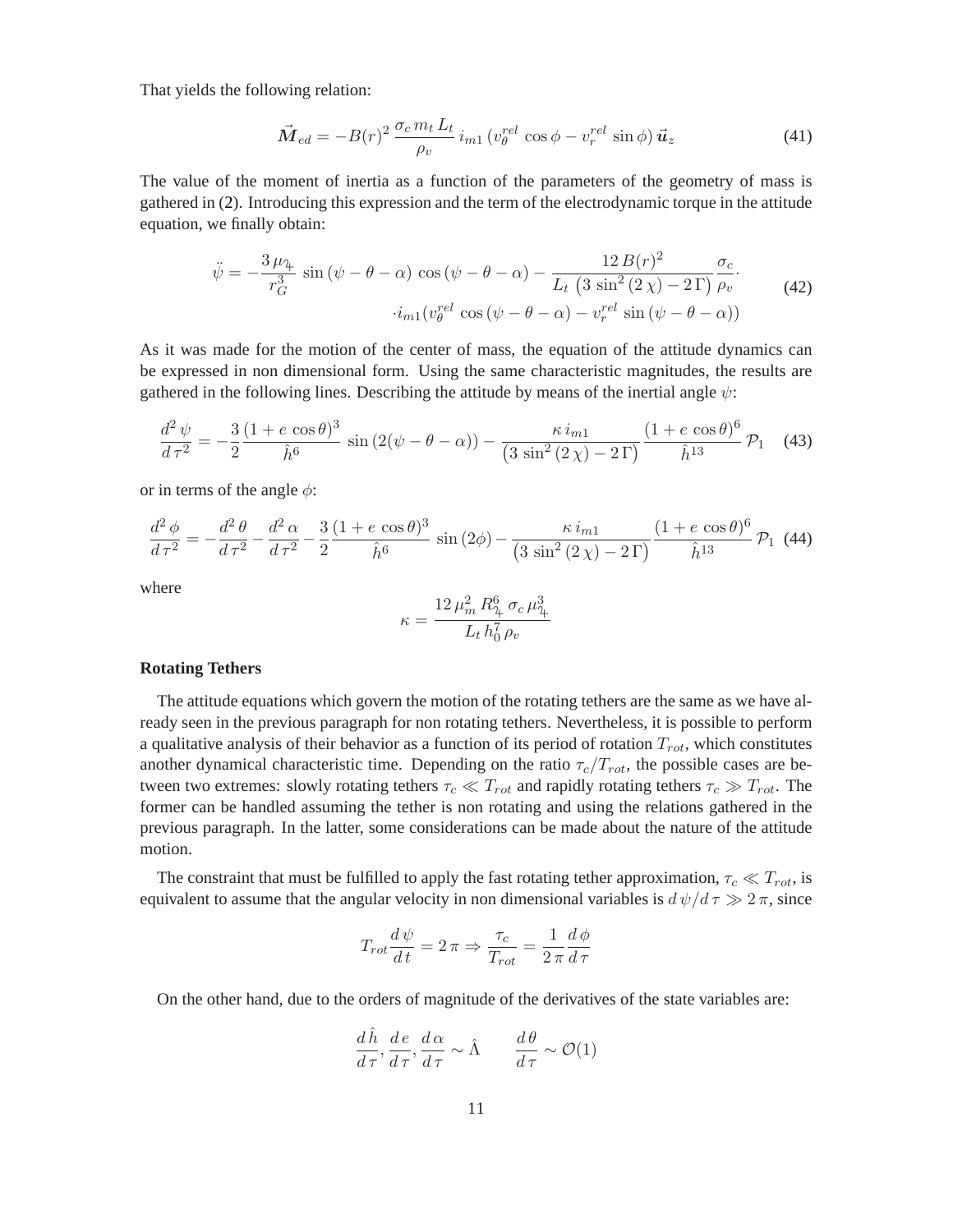the relation among the derivatives respect to time of the variables responds to

<span id="page-11-0"></span>
$$
\frac{d\psi}{d\tau} \gg \frac{d\hat{h}}{d\tau}, \frac{de}{d\tau}, \frac{d\alpha}{d\tau}, \frac{d\theta}{d\tau}
$$
\n(45)

In this situation we can assume that  $\frac{d\psi}{d\tau} = \frac{d(\theta + \alpha + \phi)}{d\tau} \approx \frac{d\phi}{d\tau}$  and  $d\phi/d\tau$  is nearly constant in the interval of time  $\Delta \tau = \pi/(d\phi/d\tau)$ . Hence, an average in the tether orientation angle will equal the time average<sup>[6](#page-21-5)</sup> in the interval  $\Delta\tau$  and the state variables are approximately constant during that interval. All these considerations yield to the formulation of the averaged attitude equations for fast rotating tethers.

$$
\langle \frac{d^2 \psi}{d \tau^2} \rangle = -\frac{\kappa}{3 \sin^2(2 \chi) - 2 \Gamma} \frac{(1 + e \cos \theta)^6}{\hat{h}^{13}} \frac{1}{\Delta \psi} \int_{\psi_0}^{\psi_f} \mathcal{P}_1(\varphi) i_{m1}(\varphi) d\varphi \tag{46}
$$

where  $\langle \rangle$  stands for the average value in a revolution, while the initial,  $\psi_0$ , and final,  $\psi_f$ , values of the integrals correspond to the angles where the value of  $E<sub>m</sub>$  vanishes, which is equivalent to the solutions of the non linear equation  $\mathcal{P}_1 \equiv 0$ . Besides, the value of  $\Delta \psi$  is equal to  $\psi_f - \psi_0$ , and providing  $\mathcal{P}_1(\psi, \hat{h}, e, \alpha, \theta; \gamma) = 0 \Rightarrow \mathcal{P}_1(\psi + \pi, \hat{h}, e, \alpha, \theta; \gamma) = 0$  we will have  $\Delta \psi = \pi$ .

Therefore, the variation in the angular velocity of fast rotating tethers depends only on the electrodynamic torque, i.e., the geometry of mass of the system as well as the tether current profile. In Sanmartin et al.<sup>[6](#page-21-5)</sup>, a similar result is achieved, drawing an interesting conclusion for a tether with equal end masses and no electric load: the Lorentz torque is continually antiparallel to the spin of Jupiter, and, consequently, the tether should enter the drag arc with a negative spin respect to the Jupiter angular velocity since, otherwise, the Lorentz torque could brake the tether spin preventing the tether to have the suitable attitude to perform the capture.

*Averaged Equations* For fast rotating tethers, the integration of the system of equations [\(24-27\)](#page-7-0) along with [\(43\)](#page-10-0) leads to a stiff problem with two extremely different characteristic times. In order to deal with this situation, the averaged equations of the motion of the center of mass can be derived in the same way as the attitude equations for this kind of systems, providing the conditions [\(45\)](#page-11-0) are fulfilled.

$$
\langle \frac{d\hat{h}}{d\tau} \rangle = -\frac{\hat{\Lambda} \left(1 + e \cos \theta\right)^5}{\pi \hat{h}^{11}} \mathcal{Q}_1 \tag{47}
$$

$$
\langle \frac{de}{d\tau} \rangle = -\frac{\hat{\Lambda} (1 + e \cos \theta)^6}{\pi \hat{h}^{12}} \left[ \left( 2 \cos \theta + \frac{e \sin^2 \theta}{1 + e \cos \theta} \right) \mathcal{Q}_1 - \sin \theta \mathcal{Q}_2 \right]
$$
(48)

$$
\langle \frac{d\alpha}{d\tau} \rangle = -\frac{\hat{\Lambda}(1 + e\cos\theta)^6}{\pi \hat{h}^{12}} \left[ \sin\theta \left( \frac{2}{e} - \frac{\cos\theta}{1 + e\cos\theta} \right) \mathcal{Q}_1 + \frac{\cos\theta}{e} \mathcal{Q}_2 \right]
$$
(49)

$$
\langle \frac{d\theta}{d\tau} \rangle = \frac{(1 + e \cos \theta)^2}{\hat{h}^3} - \frac{\hat{\Lambda} (1 + e \cos \theta)^6}{\pi \hat{h}^{12}} \left[ \cos \theta \left( \frac{2 + e \cos \theta}{1 + e \cos \theta} - (e + \cos \theta) \left( \frac{2}{e} - \cos \theta \right) \right) \mathcal{Q}_1 - \frac{\cos \theta}{e} \mathcal{Q}_2 \right] \tag{50}
$$

 $\overline{\phantom{a}}$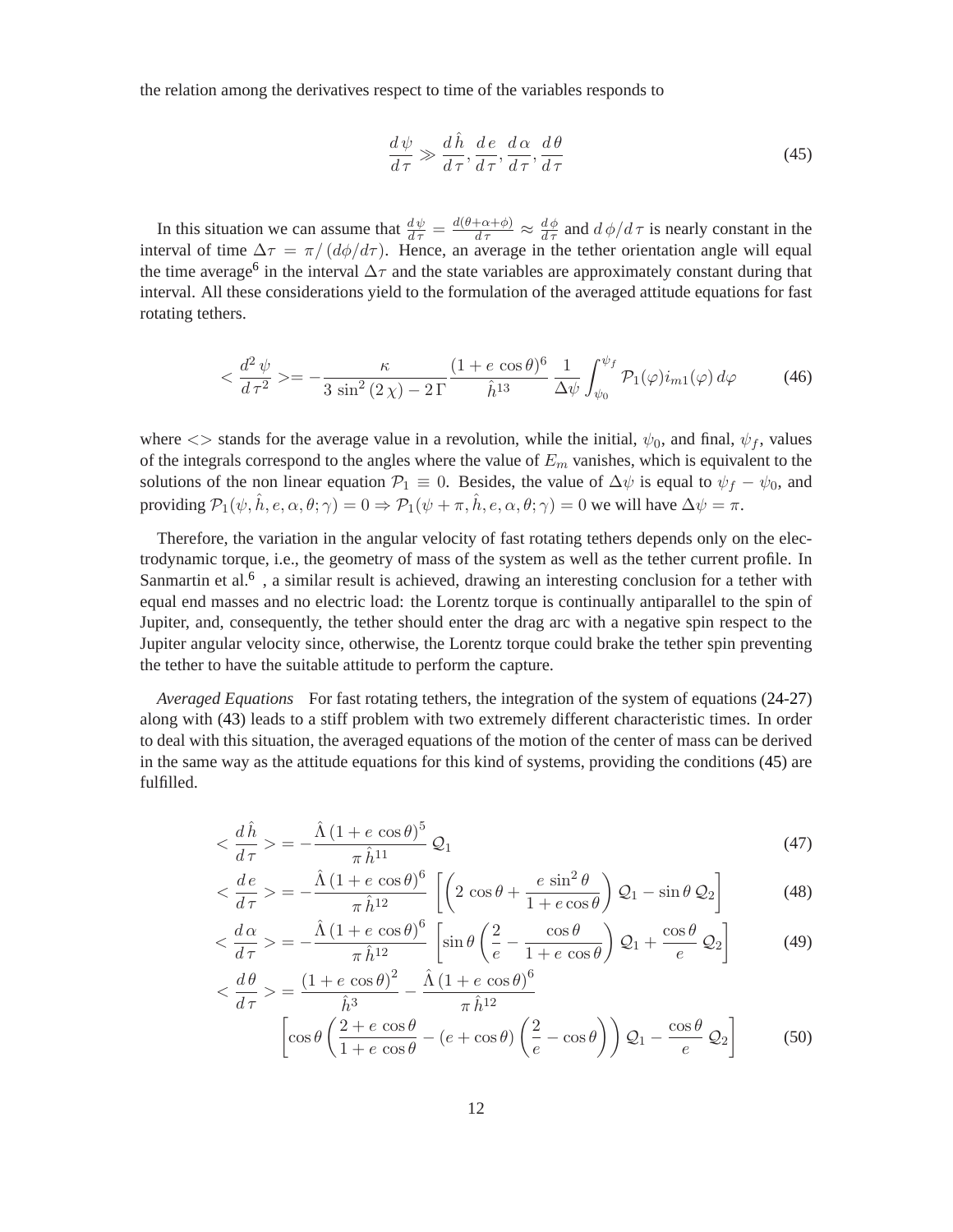Where the following notation have been used:

$$
Q_1 = \mathcal{I}_1 \left( 1 - \frac{\gamma \hat{h}^3}{1 + e \cos \theta} \right) + e \mathcal{I}_2
$$
  
\n
$$
\mathcal{I}_1 = \int_{\psi_0}^{\psi_f} i_{av} \cos^2 (\varphi - \theta - \alpha) d\varphi
$$
  
\n
$$
\mathcal{I}_2 = \int_{\psi_0}^{\psi_f} i_{av} \cos (\varphi - \alpha) \cos (\varphi - \theta - \alpha) d\varphi
$$
  
\n
$$
\mathcal{I}_3 = \int_{\psi_0}^{\psi_f} i_{av} \cos (\varphi - \theta - \alpha) \sin (\varphi - \theta - \alpha) d\varphi
$$
  
\n
$$
\mathcal{I}_4 = \int_{\psi_0}^{\psi_f} i_{av} \cos (\varphi - \alpha) \sin (\varphi - \theta - \alpha) d\varphi
$$

To compute their value it is necessary to solve the non linear equation  $\mathcal{P}_1(\hat{h}, e, \theta; \phi) \equiv 0$  in each position determined by  $(\hat{h}, e, \theta)$ . The condition  $\Delta \psi = \psi_f - \psi_0 = \pi$  has been taken into account as well.

#### **CONTROL ON NON ROTATING TETHERS**

While for rotating tethers attitude is not an important issue, as it has been seen before, for non rotating tethers this constitutes a matter of the first relevance. That is due to the fact that having the right orientation is compulsory to complete the capture manoeuvre successfully. In this section, the feasibility of obtaining the desired attitude without using external means is explored.

#### **Assessment of Control Authority**

The first question addressed is whether or not the electrodynamic torque is able to keep the attitude of the tether controlled. Therefore, the required control torque and the operational limits of the electrodynamic torque will be analyzed to eventually compare the both of them.

*Needed Torque* The attitude dynamics are governed by equation [\(44\)](#page-10-1) in terms of the angle φ. To evaluate the torque needed to maintain a prefigured attitude profile, we will consider the function:

$$
\mathcal{G}(\tau) = -\left(\frac{d^2 \phi}{d \tau^2} + \frac{d^2 \theta}{d \tau^2} + \frac{d^2 \alpha}{d \tau^2} + \frac{3}{2} \frac{(1 + e \cos \theta)^3}{\hat{h}^6} \sin(2\phi)\right) \frac{\kappa \hat{h}^{13}(\tau)}{(1 + e(\tau) \cos \theta(\tau))^6 \mathcal{P}_1(\hat{h}(\tau), e(\tau), \theta(\tau))}
$$

<span id="page-12-0"></span>According to the equation [\(44\)](#page-10-1) the needed torque can be written as:

$$
i_{m1}^{\text{need}} = (3\sin^2(2\chi) - 2\,\Gamma)\,\mathcal{G}(\tau) \tag{51}
$$

The function  $\mathcal{G}(\tau)$  can be obtained as a result of the integration of the equations of motion for a given attitude profile  $\phi(\tau)$ . It should be noted that this expression is only valid for  $\mathcal{P}_1 \geq 0$ , i.e., only along the arc where it is possible to generate drag. On the other hand,  $\chi$  and  $\Gamma$  are functions of the geometry of mass of the system. And consequently, the function  $\mathcal{F}_{I_s} = (3 \sin^2(2 \chi) - 2 \Gamma)$ is easily computed given the values of the end masses  $m_1$  and  $m_2$  and the tether mass  $m_t$ . The values corresponding the self-balance configurations (with  $\chi \in \sim [40^{\circ}, 50^{\circ}]$ ) vary between 1 and 3. Accordingly, the influence of this factor is not expected to be determinant in the controllability.

On the other hand, the function  $\mathcal{G}(\tau)$  must be computed as a result of the integration of the equations of motion. A reference case is chosen to perform the above-mentioned integration, characterized by the following parameters: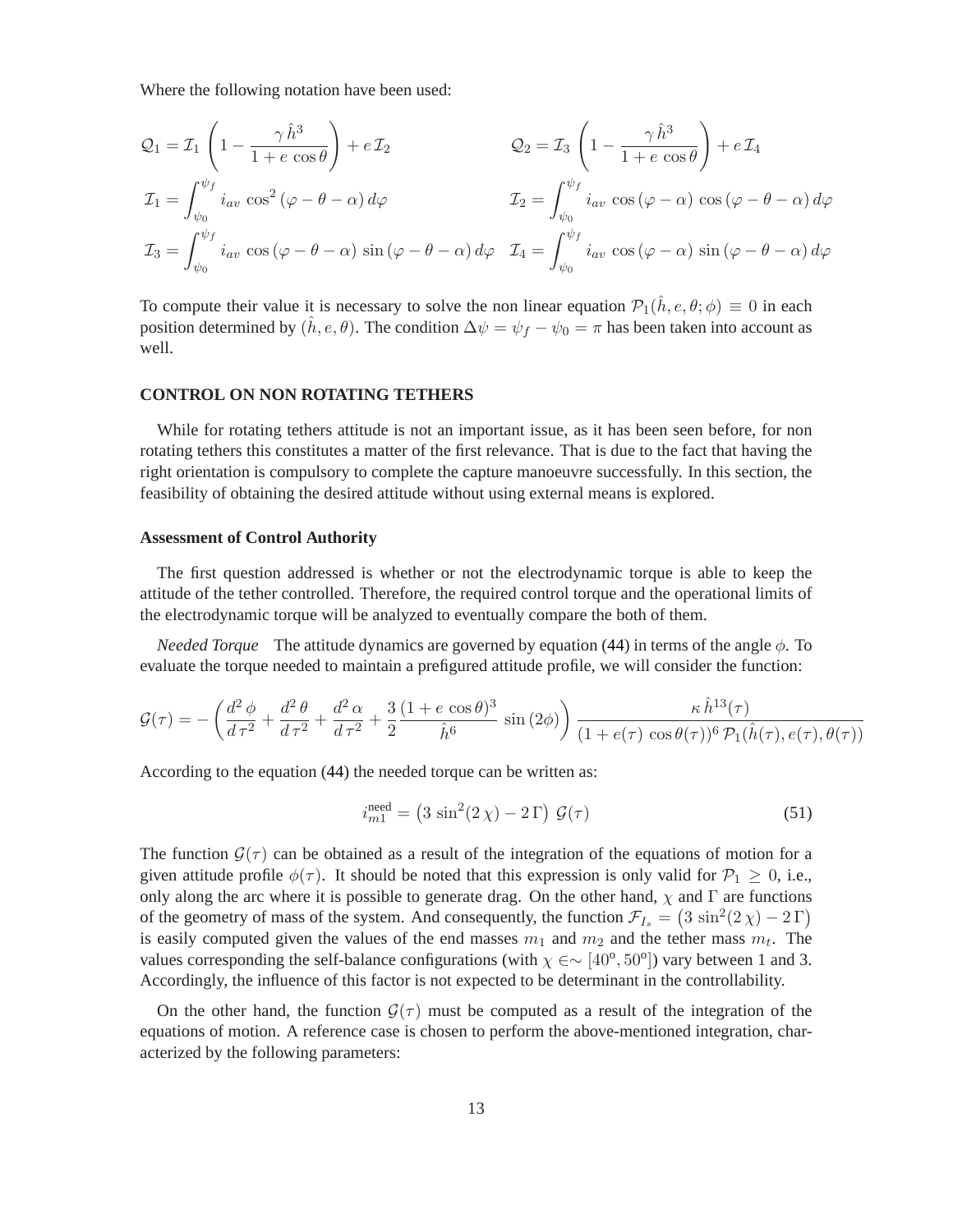| Periapsis radius (initial hyperbolic trajectory)<br>Initial velocity | 1.42 $R_4$<br>$5.64$ km/s |
|----------------------------------------------------------------------|---------------------------|
| Tether length                                                        | $100 \mathrm{km}$         |
| Tether thickness                                                     | $0.05$ mm                 |
| Tether mass                                                          | $405$ kg                  |
| Spacecraft mass                                                      | 905 kg                    |
| Mass angle $\chi$                                                    | $40^\circ$                |
| Tether material                                                      | Aluminium                 |

Additionally, an attitude profile should be established. We will consider three cases regarding the suitability from the point of view of the electrodynamic forces which can be generated.

- $\phi = 0$ . The tether is pointing continuously toward Jupiter.
- $\psi = 0$ . The tether keeps a fix inertial orientation.
- $\vec{u} \cdot \vec{v}^{rel} = 0$ . The tether is forced to be perpendicular to both the relative velocity to the plasma and the magnetic field.

The results obtained are shown in the last paragraph of this section.

*Electrodynamic Torque* In the equation [\(51\)](#page-12-0), the left term depends on the intensity profile along the tether. In fact,  $i_{m1}$  is the non dimensional first order moment of the intensity respect to the center of mass, i.e.:

$$
i_{m1} = \int_0^{\ell_t} (\xi_G - \xi) i(\xi) d\xi = \ell_t \cos^2(\chi) U_1(\ell_t, \Omega_t) - U_2(\ell_t, \Omega_t)
$$
 (52)

where:  $U_1(\ell_t, \Omega_t) = \int_0^{\ell_t} i(\xi) d\xi$  and  $U_2(\ell_t, \Omega_t) = \int_0^{\ell_t} \xi i(\xi) d\xi$ . To compute the values of  $U_1$  and  $U_2$ , it is necessary to solve the two boundary value problem for the intensity  $i(\xi)$  as it is exposed in Peláez and Sanjurjo-Rivo<sup>[13](#page-22-1)</sup>. With that formulation,  $U_1$  and  $U_2$  are:

$$
U_1(\ell_t, \Omega_t) = \ell_t + \varphi_C - \varphi_A
$$
  
\n
$$
U_2(\ell_t, \Omega_t) = \varphi_C \ell_t + \frac{\ell_t^2}{2} - \frac{4}{3} (1 - i_B)^{5/3} \left[ \int_0^{v_0} \sinh^{5/3}(\zeta) d\zeta - \frac{1}{\mu^{4/3}} \int_0^{v_T} \sinh^{5/3}(\zeta) d\zeta \right]
$$

We are interested on the operational limits of the control, being  $\Omega_t = 0$  and  $\Omega_t \to \infty$ . In the first case,  $\Omega_t = 0$ , we have  $\varphi_C = 0$ ,  $\ell_t = \xi_B$  and therefore:

$$
U_1(\ell_t, 0) = \ell_t - \varphi_A
$$
  
\n
$$
U_2(\ell_t, 0) = \frac{\ell_t^2}{2} - \frac{4}{3} (1 - i_B)^{5/3} \int_0^{v_0} \sinh^{5/3}(\zeta) d\zeta
$$

In the second case, we have  $i_C = 0$  and  $v_T = v_0$ , and then:

$$
U_1(\ell_t, \to \infty) = \ell_t + \varphi_C - \varphi_A
$$
  
\n
$$
U_2(\ell_t, \to \infty) = \frac{\ell_t^2}{2} + \varphi_C \ell_t - \frac{4}{3} (1 - i_B)^{5/3} \int_0^{v_0} \sinh^{5/3}(\zeta) d\zeta \left(1 - \frac{1}{\mu^{4/3}}\right)
$$

In the next paragraph the limits  $i_{m1}(\Omega_t = 0)$  and  $i_{m1}(\Omega_t \to \infty)$  are plotted in the same graphs as the needed values  $i_{m1}^{need}$  as functions of  $\ell_t$  and  $\tau$ .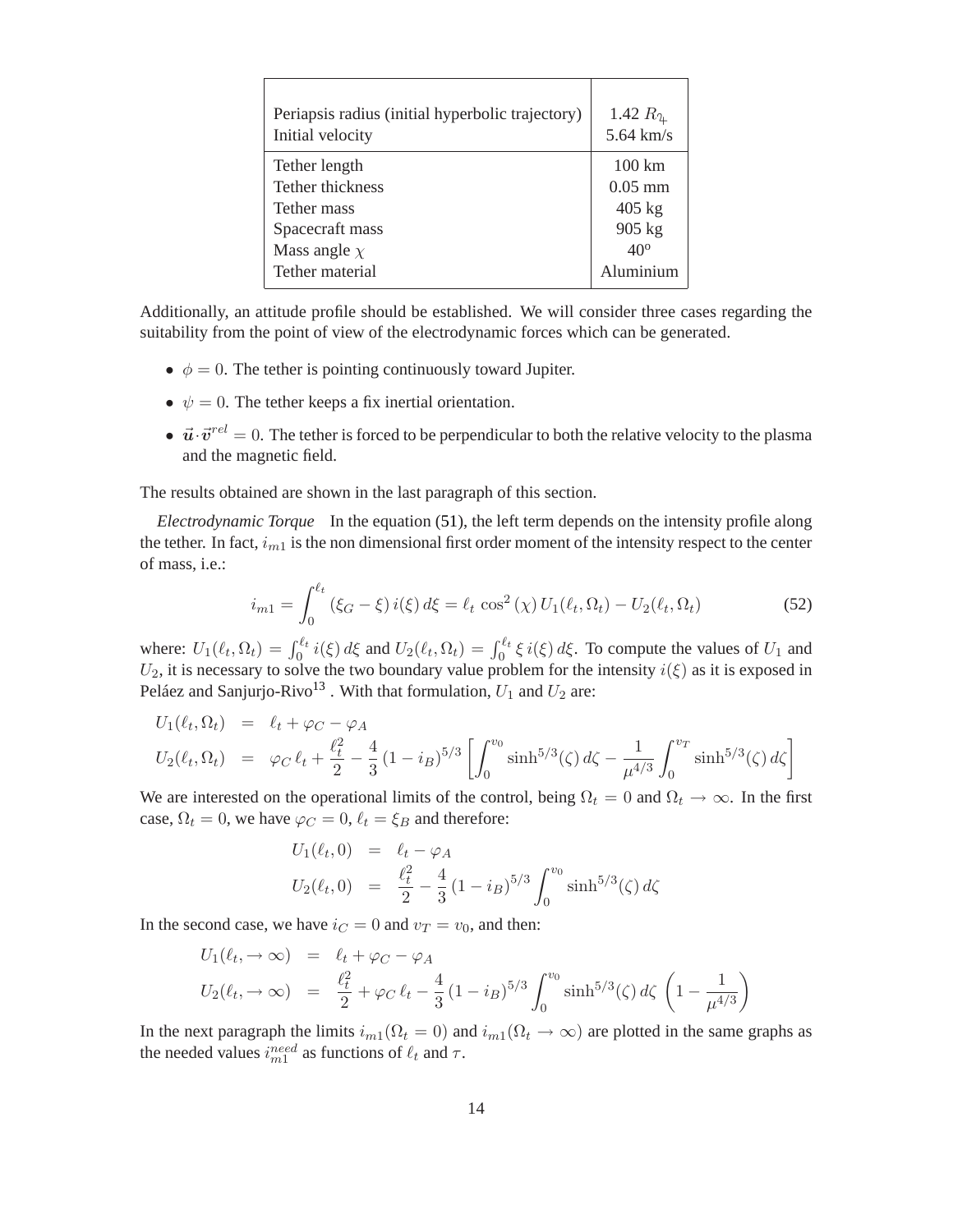*Comparison* In the follow graphics we compare the needed values of the electrodynamic torque and its limits of operation. The needed values are represented by blue crosses while the limits of operation appear as black lines in Figure [2,](#page-14-0) [3](#page-14-1) and [4.](#page-15-0)



<span id="page-14-0"></span>**Figure 2** Needed values of  $i_{m1}$  as a function of  $\ell_t$  during the capture (blue crosses) **and the control limits of**  $i_{m1}$  **(black lines). Control law:**  $\phi \equiv 0$ 



<span id="page-14-1"></span>**Figure 3** Needed values of  $i_{m1}$  as a function of  $\ell_t$  during the capture (blue crosses) **and the control limits of**  $i_{m1}$  (black lines). Control law:  $\phi \equiv 0$ 

We can conclude that none of the control laws can provide the needed torque to keep the prefigured attitude while the electrodynamic tether is operative. Furthermore, the electrodynamic torque is only available during the drag arc, and therefore there is no compensating torque outside the drag sphere.

# **Control Solution**

From the results exposed in Scheeres et al.<sup>[14](#page-22-2)</sup> and Scheeres<sup>[15](#page-22-3)</sup>, the change in angular momentum during an equatorial flyby will only have a component along the z-axis proportional to  $\sin 2(\omega + \Omega)$ . We can cancel this term by means of making the x-axis of the tether fixed reference frame at the periapsis point towards the center of mass of the planet, where the x-axis in the body fixed reference frame is defined to lie along the axis of minimum momentum of inertia. That is, the tether should be aligned with the local vertical in the periapsis passage.

As a first step we will analyze the motion of the tethered system when the electrodynamic forces are not present. Our objective will be to obtain a solution which fulfill the condition of keeping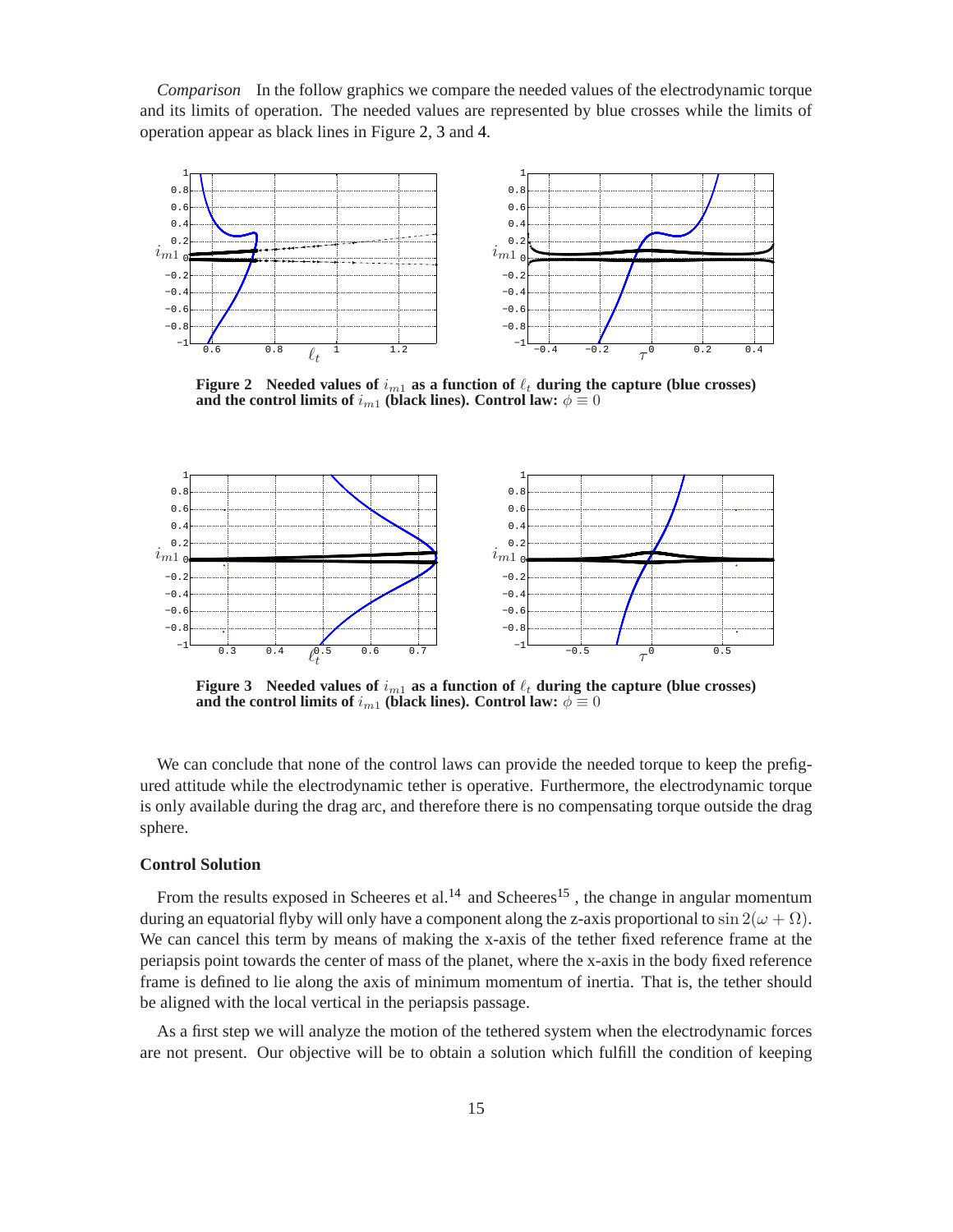

<span id="page-15-0"></span>**Figure 4** Needed values of  $i_{m1}$  as a function of  $\ell_t$  during the capture (blue crosses) and the control limits of  $i_{m1}$  (black lines). Control law:  $\vec{v}^{rel} \cdot \vec{u}$ 

the tether without spin at the end of the flyby. The non dimensional form of the equation which governs the attitude in terms of a inertial angle,  $\psi$  is [\(43\)](#page-10-0). To get the necessary initial condition in the angle  $\psi$  to keep the tether non rotating, the equation [\(43\)](#page-10-0) should be solved with these boundary conditions:

$$
\dot{\psi}(\theta_0) = 0 \tag{53}
$$

$$
\psi(\theta = 0) = 0 \tag{54}
$$

One relevant issue in this approach is where the initial condition is considered to be. Since the angle which defines the asymptote of the hyperbola is  $\theta_a = \arccos(-1/e)$ , where e is its eccentricity, the initial angle  $\theta_0$  must be a fraction of  $\theta_a$ . The solution can vary slightly when different values of  $\theta_0$  are considered. When we take  $\theta_0 = 0.99 \theta_a$ , the initial angle  $\psi_0$  which provides no change of the angular momentum is:  $\psi_0 \approx -57.2^{\circ}$  $\psi_0 \approx -57.2^{\circ}$  $\psi_0 \approx -57.2^{\circ}$ . In Figure 5 the solution along the whole trajectory is represented in terms of the inertial angle and the non dimensional angular velocity.



<span id="page-15-1"></span>**Figure 5. Inertial angle and non dimensional angular velocity during the whole flyby.**

The result shows the profile of the inertial angle is antisymmetric respect to  $\theta = 0$ . Furthermore, the value of  $\psi$  is close to 0 in the neighborhood of the periapsis (being exactly zero in the periapsis)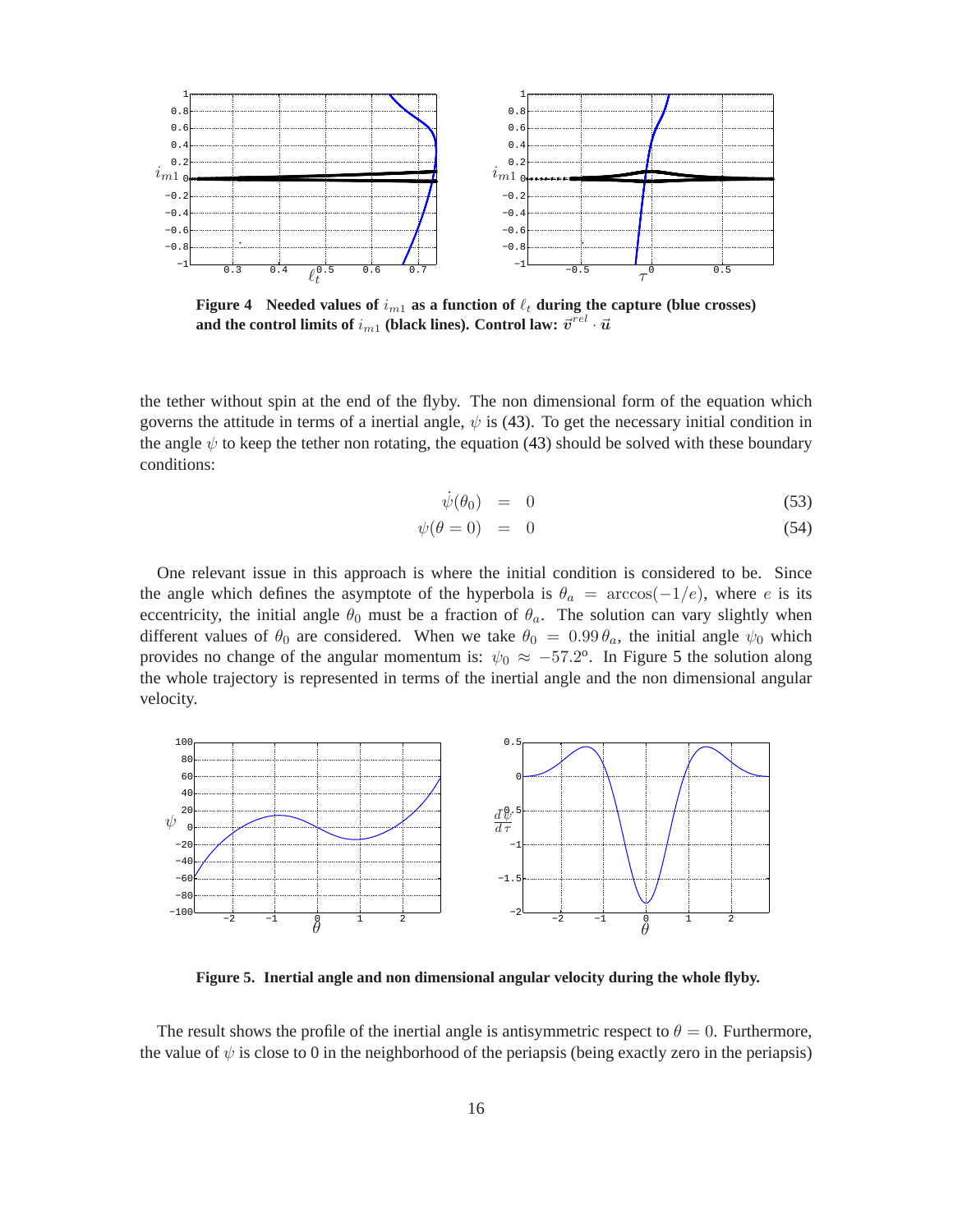which represents a convenient profile in terms of the generation of electrodynamic force. In turn, the desired final value of the angular velocity has been obtained. Nevertheless, it experiences a large excursion reaching its minimum at the periapsis and being its profile symmetric respect to  $\theta = 0$ .

Other aspects that should be assessed include the sensitivity of the solution which has been obtained. In Figure [6](#page-16-0) the evolution of the inertial angle and the non dimensional angular velocity is presented when the initial condition in  $\psi$  is modified by 1% and compared to the nominal solution. From the results of Figure [6,](#page-16-0) we can conclude that slight initial deviations from the nominal value



<span id="page-16-0"></span>**Figure 6 Comparison of the different evolution of the angular variables regarding** the initial condition in  $\psi$ . The nominal solution (blue line) is obtained with  $\psi_0^\text{nominal} = 0$  $-57.2$ <sup>o</sup>, while the red line is obtained with  $\psi_0 = 1.01 \psi_0^{\text{nominal}}$  and the black one  $\psi_0 =$  $0.99 \psi_0^{\text{nominal}}$ .

in the initial angle yields an important difference in the final non dimensional angular velocity.

Finally we should explore the situation when electrodynamic forces are considered. A comparison between the nominal solution and the capture trajectory is presented in Figure [7.](#page-16-1) The initial angle  $\psi_0$  is the same in both cases. The control variable  $\Omega$  has been set to zero during the whole drag arc.



<span id="page-16-1"></span>**Figure 7 Comparison of the different evolution of the angular variables regarding whether the electrodynamic forces are present (red curve) or not (blue line).**

As it can be noted in Figure [7,](#page-16-1) the effect of the electrodynamic torque during the drag arc has an effect of the same order as the small perturbations in the initial value of the inertial angle  $\psi$ .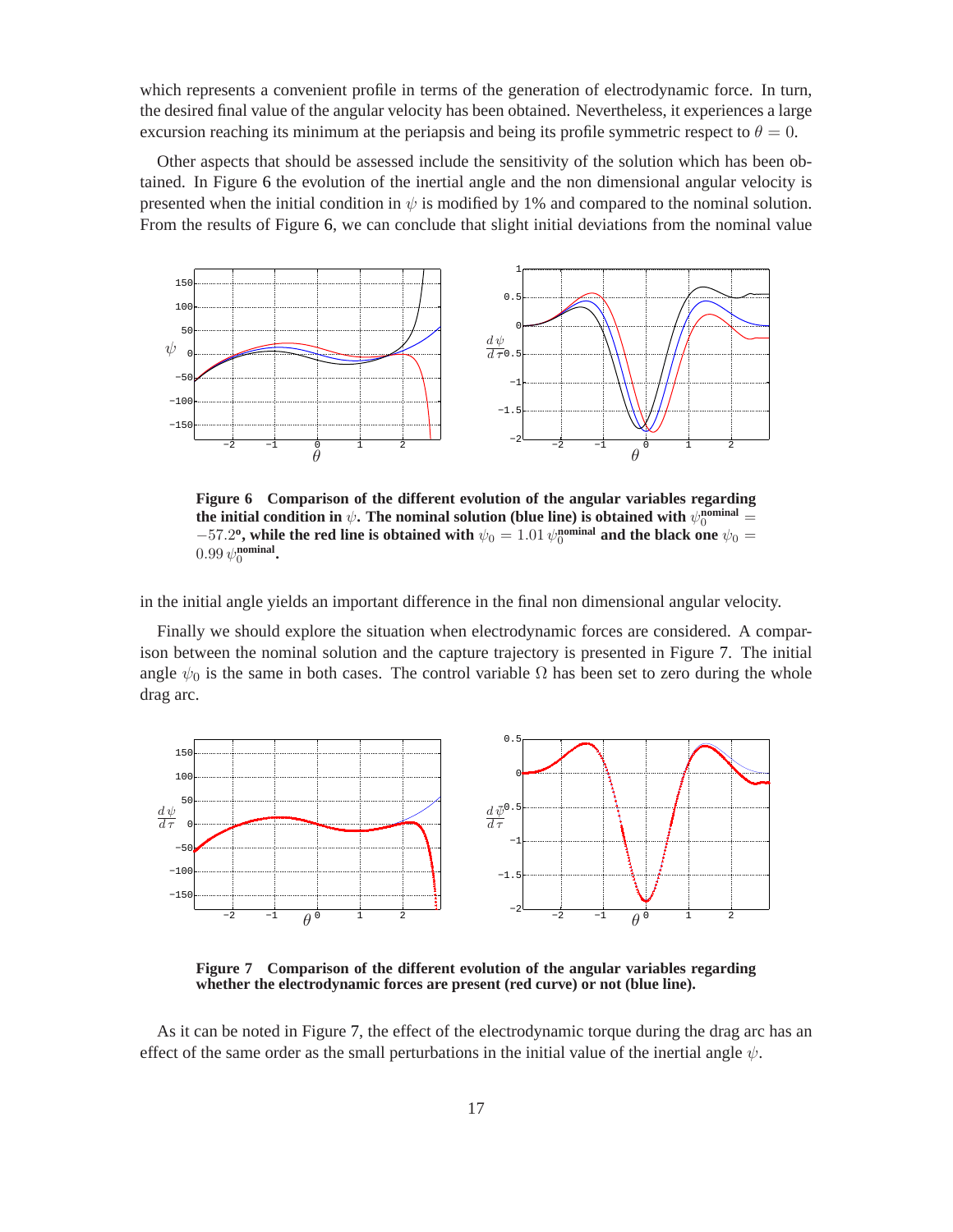The electrodynamic torque can be controlled using the free parameter  $\Omega_t$  as a control variable. In particular, we can cancel the value of the electrodynamic torque adjusting the value of  $\Omega_t$  to  $\Omega_{SBET}$ , the value of the non dimensional load for a self balanced electrodynamic tether  $(SBET)^{16,2,1}$  $(SBET)^{16,2,1}$  $(SBET)^{16,2,1}$  $(SBET)^{16,2,1}$  $(SBET)^{16,2,1}$ . In fact, since the electrodynamic perturbation torque no longer affects the attitude dynamics, this control strategy will lead to an inertial angle profile identical to that showed in Figure [5](#page-15-1) when the appropriate initial condition is chosen. Additionally, small variations of  $\Omega_t$  around  $\Omega_{SBET}$  can be performed to correct the attitude when the actual inertial angle differs from the nominal one.

# **THERMAL ANALYSIS**

In Gallagher et al.,<sup>[3](#page-21-2)</sup> overheating of the tether turned out to be one of the limiting factors for Jupiter capture. That is the reason why we will carry out a thermal analysis to estimate the effect of the heating problem on the tether.

The energy equation determining the temperature  $T(s)$  of an element of tether length  $\delta s$  is

<span id="page-17-1"></span>
$$
d_t h_t \, \delta s \times \rho_t c_t \frac{\partial T}{\partial t} = \dot{Q}_{th} \, \delta s + \dot{Q}_{\mathfrak{L}} \, \delta s + \dot{Q}_{\mathfrak{L}} \, \delta s + \dot{Q}_A \, \delta s - 2 \, d_t \, \delta s \times \epsilon_t \, \sigma_B \, T^4 + d_t \, h_t \, \delta s \times K_t \, \frac{\partial^2 T}{\partial s^2}
$$
\n
$$
(55)
$$

where  $d_t$  and  $h_t$  are the width and thickness of the tether tape;  $\rho_t$ ,  $c_t$ ,  $\epsilon_t$  and  $K_t$  are the tether density, specific heat, emissivity and thermal conductivity;  $\sigma_B$  is the Stefan-Boltzmann constant  $(\sigma_B = 5.68 \cdot 10^{-8} \text{ W/(m}^2 \text{ K}^4))$ ; and the contributions to the thermal energy are:

• Internal heating power,  $\dot{Q}_{th} \delta s$ . It is made of two contributions<sup>[6](#page-21-5)</sup>, one due to the ohmic dissipation and other due to the impact of collected electrons:

$$
\dot{Q}_{th}\,\delta s = \frac{I(s)^2}{\sigma_c\,d_t\,h_t}\delta s + \Phi\,\frac{d\,I(s)}{d\,s}\,\delta s\tag{56}
$$

<span id="page-17-0"></span>where  $\sigma_c$  is the resistivity of the tether,  $I(s)$  is the intensity and  $\Phi$  is the bias between plasma and tether. Using the non dimensional variables defined in the study of the intensity along the tether  $I(s) = E_m \sigma_c d_t h_t i$ ,  $\Phi = \varphi E_m L_\star$  and  $s = \xi L_\star$ , the result is:

$$
\dot{Q}_{th}\,\delta s = E_m^2\,\sigma_c\,d_t\,h_t\left[i^2 + \varphi\frac{di}{d\xi}\right]\delta s\tag{57}
$$

• Jupiter infrared radiation,  $\dot{Q}_{\text{A}}$ . The form of this contribution is<sup>[17](#page-22-5)</sup>:

$$
\dot{Q}_{\mathfrak{P}_t} \delta s = 2 d_t \delta s \times F^o \sigma_B T^4_{\mathfrak{P}_t} \epsilon_t \tag{58}
$$

where  $F^o$  is the view factor of the tether for Jupiter, and  $T_{\mathfrak{P}}$  is the black body temperature of Jupiter.

• Sun radiation,  $\dot{Q}_{\dot{\alpha}}$ . The expression for the Sun radiation can be written as<sup>[17](#page-22-5)</sup>:

$$
\dot{Q}_{\xi\xi} \,\delta s = d_t \,\delta s \times \sigma_a \,\Psi \,\Phi_{\xi\xi} \tag{59}
$$

where  $\sigma_a$  is the tether absorption coefficient,  $\Psi$  is the shining factor and  $\Phi_{\mathfrak{S}}$  is the solar flux.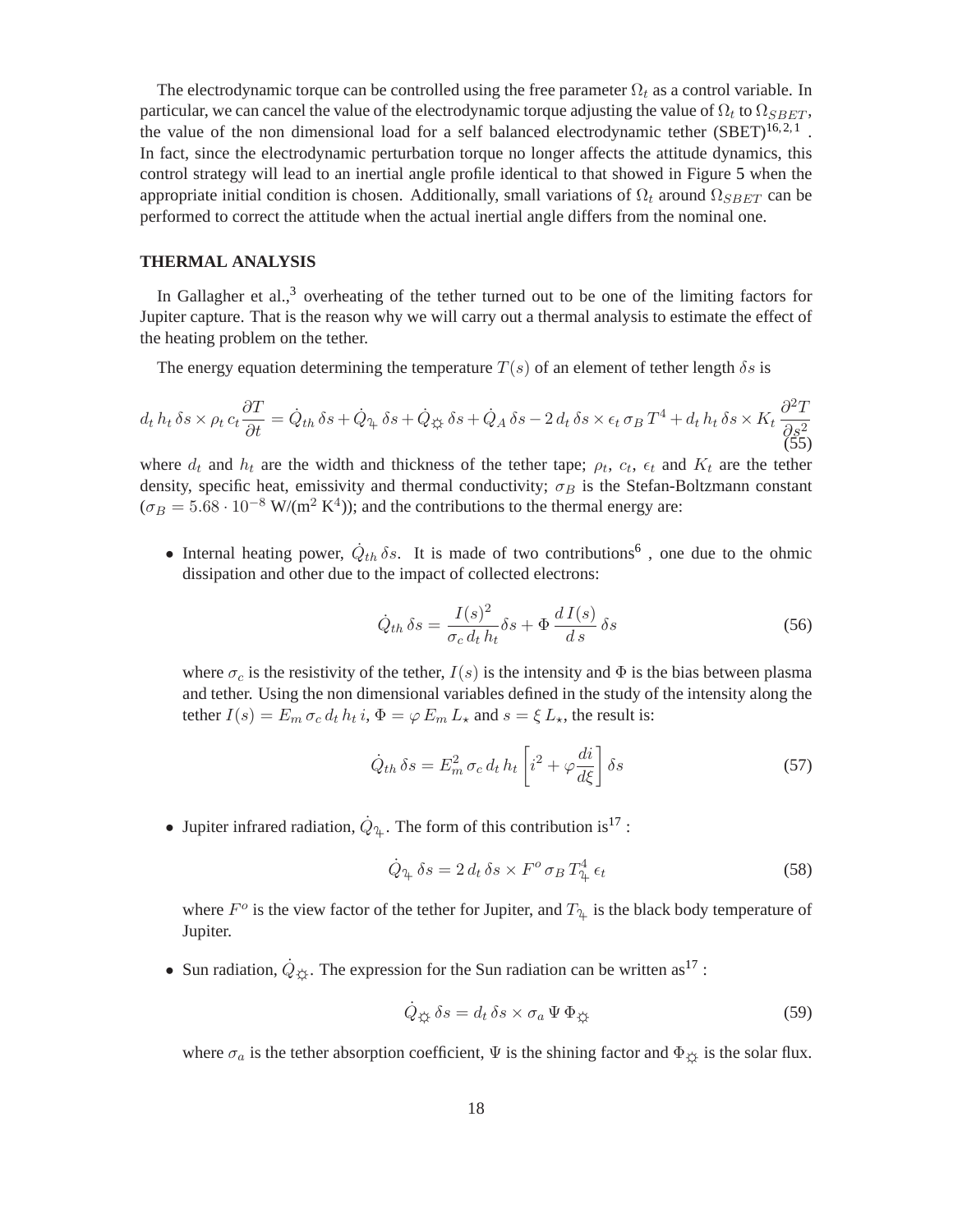<span id="page-18-0"></span>• Jupiter albedo radiation  $\dot{Q}_A$ . Its intensity is given by <sup>[17](#page-22-5)</sup> :

$$
\dot{Q}_A \,\delta s = 2 \, d_t \, h_t \,\delta s \times F^o \tau_A \,\Phi_{\xi \xi} \,\sigma_a \, \cos \varsigma \tag{60}
$$

where  $\tau_A$  denotes the Jupiter albedo and  $\varsigma$  represents the Sun-zenith angle, i.e., the reflection angle of Sun rays on Jupiter.

<span id="page-18-1"></span>To evaluate the importance of each contribution, we will substitute [\(57](#page-17-0)[-60\)](#page-18-0) in [\(55\)](#page-17-1), using the non dimensional variables  $\eta = s/L_t$  and  $\tau = t/\tau_c$  where  $\tau_c = h_0^3/\mu_{\tau_L}^2$ . The latter is the characteristic time of the hyperbolic initial trajectory. This yields

$$
\frac{\partial T(\eta,\tau)}{\partial \tau} = \frac{E_m^2 \sigma_c \tau_c}{\rho_t c_t} \left[ i^2(\xi) + \varphi(\xi) \frac{di(\xi)}{d\xi} \right] - \frac{\epsilon_t \sigma_B \tau_c}{h_t \rho_t c_t} \left[ T^4(\eta,\tau) - 2 F^0 T^4_{\tau} \right] + \frac{\Phi_{\xi\xi} \sigma_a \tau_c}{h_t \rho_t c_t} \left[ \Psi + 2 F^0 \tau_A \cos \varsigma \right] + \frac{K_t \tau_c}{L_t^2 \rho_t c_t} \frac{\partial^2 T(\eta,\tau)}{\partial \eta^2}
$$
\n(61)

The relation between both non dimensional lengths is  $\xi = \ell_t \eta$ . Using the values of the aluminum: density,  $\rho_t = 2700 \text{ kg/m}^3$ ; specific-heat,  $c_t \approx 900 \text{ J/(kg K)}$ ; thermal conductivity,  $K_t \approx 2.37$ J/(m s K); resistance,  $\sigma_c = 3.7668 \cdot 10^7$  1/( $\Omega$  m) and considering that  $\tau_c$  is in the interval  $\tau_c \in$  $[5.4 \cdot 10^3, 14 \cdot 10^3]$  s, the order of magnitude of the conductivity term in [\(61\)](#page-18-1) is

$$
\frac{K_t \tau_c}{L_t^2 \rho_t c_t} \frac{\partial^2 T(\eta, \tau)}{\partial \eta^2} \sim \frac{K_t \tau_c}{L_t^2 \rho_t c_t} \sim 10^{-12}
$$

Hence, we don't take this term into account hereafter. We are interested, in first place, in knowing the steady temperature before the capture manoeuvre. In that situation, the left term of the equation vanishes (by assumption the temperature does not vary) and there is no internal heating because the electrodynamic tether is switched off. Therefore, the stationary temperature  $T_0$ :

$$
T_0^4 = 2 F^o T_\mu^4 + \frac{\sigma_a \Phi_{\xi\xi}}{\epsilon_t \sigma_B} \left[ \Psi + 2 F^o \tau_A \cos \varsigma \right]
$$
 (62)

The Jupiter's black body temperature is about  $T_{\frac{\alpha}{2}} \approx 110 \text{ K}^{-18}$  $T_{\frac{\alpha}{2}} \approx 110 \text{ K}^{-18}$  $T_{\frac{\alpha}{2}} \approx 110 \text{ K}^{-18}$  and the solar flux at Jupiter is about  $\Phi_{\mathcal{O}} \approx 50.5$  W/m<sup>2 [18](#page-22-6)</sup>. The values of other parameters which are involved are more difficult to specify. We will take approximations for all of them. The view factor  $F<sup>o</sup>$  can vary between 0 and 1; we will take  $F^{\circ} \approx 0.5$  since it is a conservative limit for vertical tethers.<sup>[17](#page-22-5)</sup> Besides, we neglect variations on the Jupiter albedo and we will consider an average value  $\tau_A \approx 0.34^{18}$  $\tau_A \approx 0.34^{18}$  $\tau_A \approx 0.34^{18}$ . The emissivity and the absorption coefficients of the aluminium are in the ranges:  $\epsilon_t \in [0.02, 0.45]^{17}$  $\epsilon_t \in [0.02, 0.45]^{17}$  $\epsilon_t \in [0.02, 0.45]^{17}$ and  $\sigma_a \in [0.1, 0.9]^{17}$  $\sigma_a \in [0.1, 0.9]^{17}$  $\sigma_a \in [0.1, 0.9]^{17}$ . We then choose values  $\epsilon_t \approx 0.4$ ,  $\sigma_a \approx 0.5$ . Finally, we will consider the shining factor  $\Psi \approx 0.5$  and the Sun-zenith angle such that  $\cos \varsigma \approx 0.5$ . In these conditions, the value of the stationary temperature before the capture manoeuvre is:  $T_0 \approx 172$  K. Further, we can neglect the variations of all these parameters during capture so that we can rewrite the equation [\(61\)](#page-18-1) as follows:

$$
\frac{\partial \mathcal{T}(\eta,\tau)}{\partial \tau} = \frac{E_m^2 \sigma_c \tau_c}{\rho_t c_t T_0} \left[ i^2(\xi) + \varphi(\xi) \frac{di(\xi)}{d\xi} \right] - \frac{\epsilon_t \sigma_B \tau_c T_0^3}{h_t \rho_t c_t} \left[ \mathcal{T}^4(\eta,\tau) - 1 \right]
$$
(63)

where  $T(\eta, \tau) = T(\eta, \tau)/T_0$ . Since the conductivity along the tether is negligible, we are assuming that  $T(\eta, \tau) \equiv T(\tau)$ . Then, we can integrate the equation along the tether. Considering that:

$$
\int_0^{\ell_t} \left( i^2(\xi) + \varphi(\xi) \frac{di}{d\xi} \right) d\xi = \int_0^{\ell_t} i^2 d\xi + \varphi i \Big|_0^{\ell_t} - \int_0^{\ell_t} (i^2 - 1) d\xi = \varphi_C i_C + U_1 \tag{64}
$$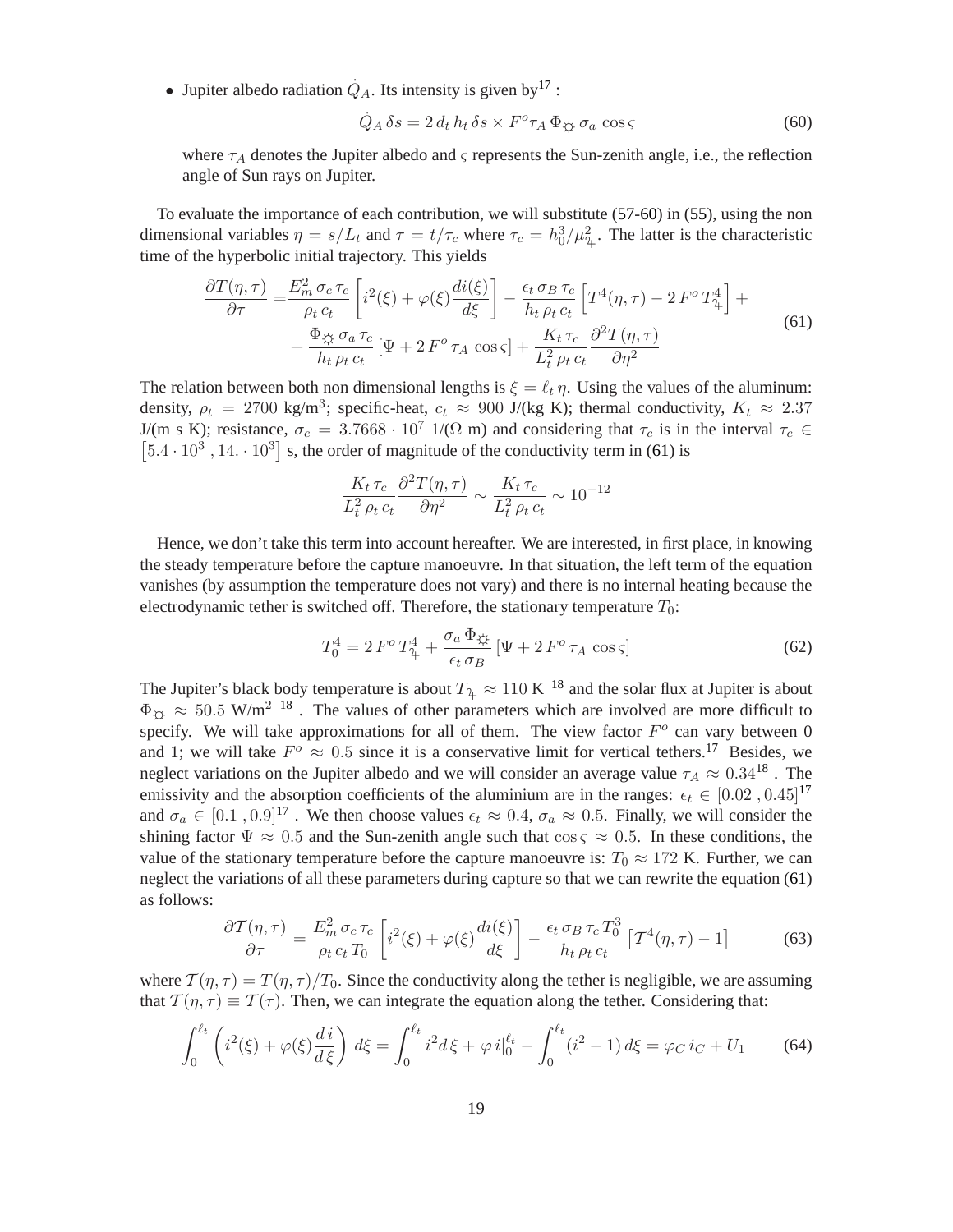<span id="page-19-0"></span>the final form of the energy equation will be:

$$
\frac{d\,\mathcal{T}(\tau)}{d\,\tau} = \frac{E_m^2 \,\sigma_c \,\tau_c}{\rho_t \,c_t \,T_0} \frac{(\varphi_C \,i_C + U_1)}{\ell_t} - \frac{\epsilon_t \,\sigma_B \,\tau_c \,T_0^3}{h_t \,\rho_t \,c_t} \left[\mathcal{T}^4 - 1\right] \tag{65}
$$

Because of the definition of the non dimensional temperature  $T$ , the initial condition at the beginning of the capture manoeuvre  $T(0) = 1$ . One of the results which can be obtained from the equation [\(65\)](#page-19-0) is an estimation of the maximum value of the temperature during the capture. Imposing the condition:  $d\mathcal{T}/d\tau = 0$  yields to:

$$
\mathcal{T}_{max}^4 = 1 + \frac{\sigma_c h_t}{\epsilon_t \sigma_B T_0^4} \left[ E_m^2 \frac{\left( \varphi_C i_C + U_1 \right)}{\ell_t} \right]_{max} \tag{66}
$$

In Figure [8](#page-19-1) the value of  $T_{max} = T_{max} T_0$  is shown as a function of the periapsis radius of the initial hyperbolic trajectory, when we suppose the ideal case in the current collection problem:  $\varphi_C = 0$ and we consider the attitude is controlled in such a way that  $\phi \equiv 0$ . The tether is made of aluminium and its length is 100 km, the total mass of the system being 3075.5 kg.



<span id="page-19-1"></span>**Figure 8. Maximum temperature as a function of the periapsis of the initial hyperbolic trajectory.**

Taking into account that the melting temperature or the aluminium is about 930 K, the periapsis of the initial hyperbolic trajectory should be greater than say 1.4  $R_{\text{A}_{\text{L}}}$  for this particular tether. The measures we can implement to reduce the maximum temperature as well as the intensity are: increasing the value of  $r_p$ , reduce the value of  $L_t$  or  $h_t$ . Since the intensity is lower along with the maximum temperature, it is more difficult to perform the capture. Additionally, there are other measures which can be taken affecting only the thermal analysis like: increasing the value of  $\epsilon_t$ , decreasing the value of  $\sigma_a$  or performing the capture in such a way that the periapsis of the trajectory was shadowed by Jupiter (in such a case  $\Psi_{\mathfrak{S}} = 0$  and  $\varsigma = \pi/2$ ). Even though these changes would have a minor effect.

# **Operational Limits**

According to what has been said, it is possible to establish the operational limits of a specific tethered system concerning the maximum allowed temperature of the cable material. That constraint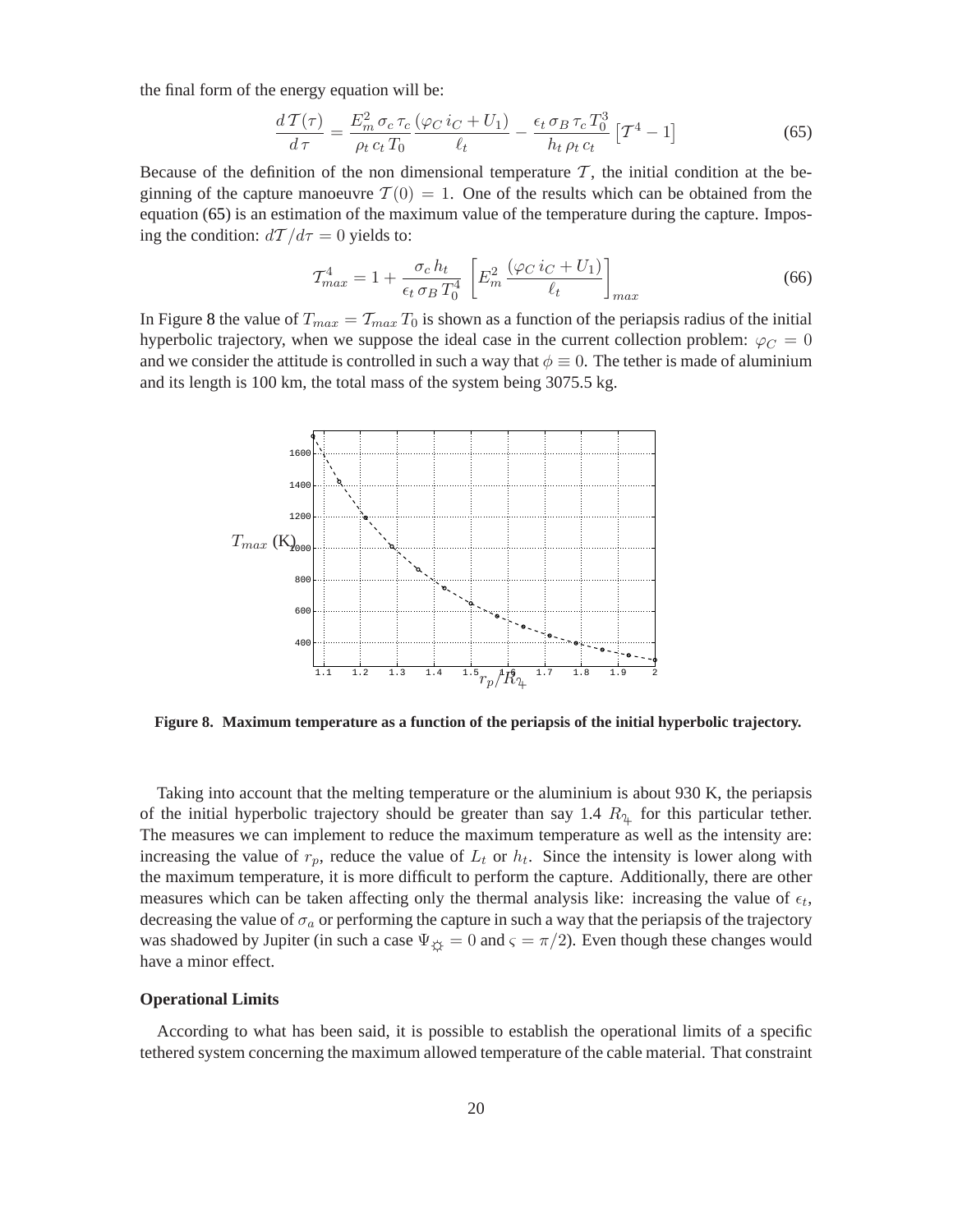imposes an upper limit on the length of the tether, once the other parameters of the system are fixed. On the other hand, in order to perform a capture a minimum value of the tether length will be needed. Both restrictions allow to draw the parametric field where the capture can be carried out without reaching too high temperatures.

In Figure [9,](#page-20-0) the operational limits for a specific non rotating tether are shown. The characteristics of the tether are: the cable is made of aluminium, its width is 3 cm and its thickness is 0.05 mm. The total mass of the system is the tether mass plus 500 kg. Moreover, a hypothesis has been made concerning the attitude dynamics, assuming the tether follows the nominal attitude defined in Figure [5](#page-15-1) during the capture. Regarding the constraints, the maximum allowable temperature has been considered to be 80 % of the melting temperature of the aluminium, and besides the limit of the capture, curves showing the length needed to achieve final elliptical orbits with a period of 100 and 50 days has been represented as well.



<span id="page-20-0"></span>**Figure 9 Operational limits of a tethered system performing a capture at Jupiter. The red line is the upper limit due to the maximum temperature the tether can reach (in this case, it has been considered the 80 % of the melting temperature). The black line corresponds to the lower limit needed to perform a capture, while the blue and cyan lines correspond to the length needed to obtain a final elliptical orbit with a period of 100 and 50 days, respectively.**

As it can be observed, the margin of operation vanishes when the radius of periapsis is close to the radius of Jupiter and it is broader for larger values of that parameter. Nevertheless, as the radius of periapsis increases, the necessary lengths are also larger.

#### **CONCLUSIONS**

A derivation of a method to compute with accuracy the effect of the electrodynamic forces in a flyby of Jupiter has been carried out in this paper. This method accounts for both center of mass and attitude motion and it can be applied to other scenarios where low thrust is involved by simply changing the force model, e.g., aerodynamic drag. Nevertheless, it is especially well suited for the case of study in this work due to the great coupling between the attitude and center of mass dynamics.

Using the above-mentioned method, numerical simulations of the behavior of the tethered system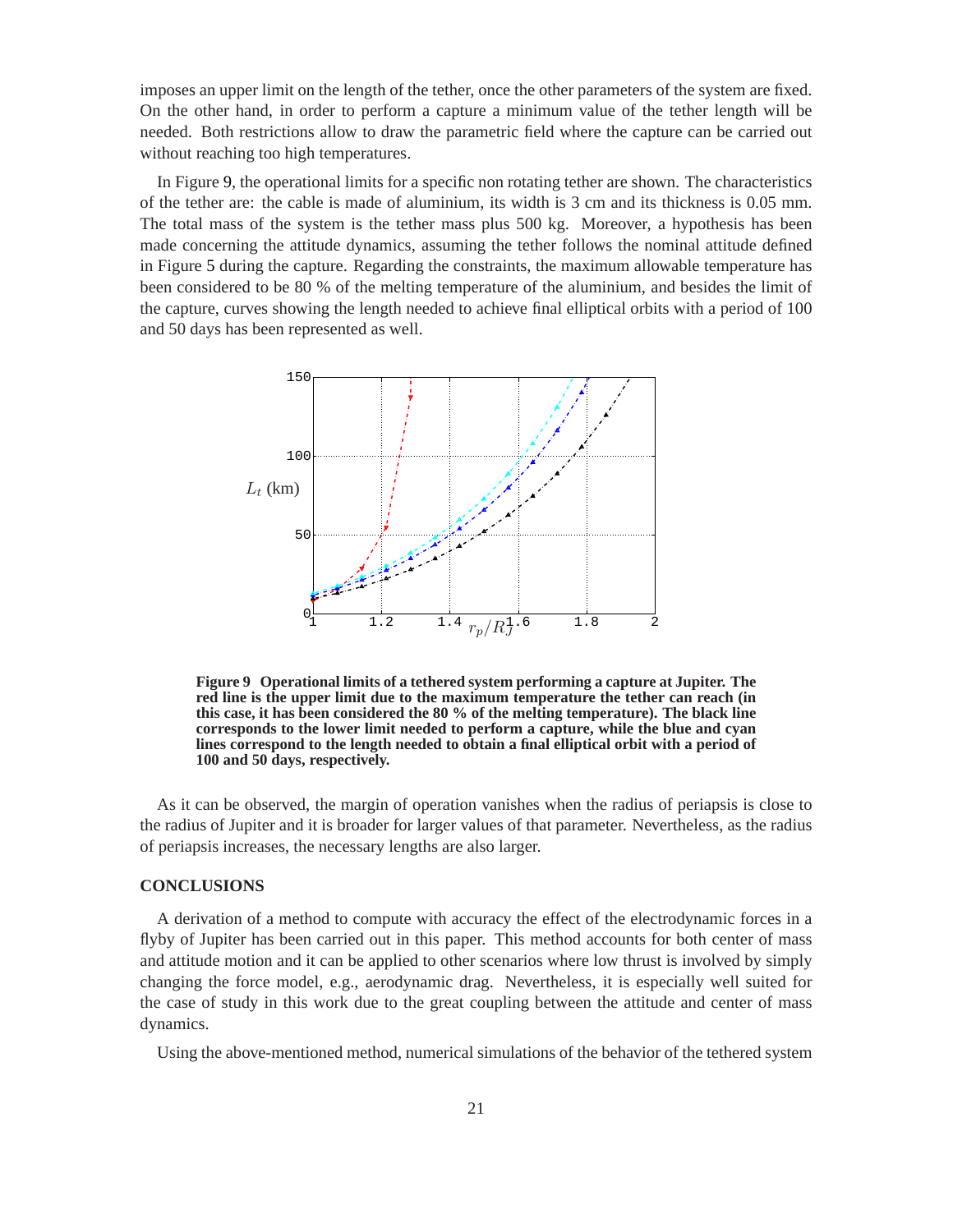can be performed easily and precisely. The results have been compared to those found in the literature and the possibility of complete a capture manoeuvre by means of only a electrodynamic tether has been corroborated. Furthermore, a new strategy is proposed to perform the capture. Accordingly, there are two main options to face the design of the tether manoeuvre from the point of view of its attitude profile: on one hand, rapidly rotating tethers with a spin pointing in the direction of the magnetic field at the equator and, on the other hand, a self-balanced non rotating electrodynamic tether with an attitude profile defined in Figure [5.](#page-15-1) Both procedures present advantages and disadvantages which are summarized in what follows. The rotating tether concept does not need control to keep its operability and the tension required to maintain the cable straight is provided naturally by the centrifugal force. Nevertheless, it presents also drawbacks since the spin should be obtained by means of thrusters and the implementation necessary to change the direction of the current each half revolution is complex. In turn, the non rotating scheme has a better efficiency and less complexity from the point of view of the hardware. However, the control is compulsory and the needed tension to keep the tether tight considering the lateral forces that act on the cable requires further study. Finally, the operational limits for these strategies have been provided considering the thermal constraints and the characteristics of the capture. The results show that it is feasible to perform a capture with tethers of reasonable characteristics in broad areas of the field of parameters (mainly,  $v_{\infty}$  and  $r_p$ ).

#### **ACKNOWLEDGMENTS**

This work was carried out in the framework of the research project entitled Propagation of orbits, advanced orbital dynamics and use of space tethers (ESP2007-64068) supported by the DGI of the Spanish Ministry of Education and Science.

#### <span id="page-21-0"></span>**REFERENCES**

- [1] Peláez J. and Scheeres D.J., "On the control of a permanent tethered observatory at Jupiter," *2007 AAS/AIAA Astrodynamics Specialist Conference, Mackinac Island, Michigan*, No. Paper AAS07-369, August 19-23 2007.
- <span id="page-21-1"></span>[2] Peláez and Scheeres D.J., "A permanent tethered observatory at Jupiter. Dynamical analysis," *Advances in the Astronautical Sciences*, Vol. 127, 2007, pp. 1307–1330.
- <span id="page-21-3"></span><span id="page-21-2"></span>[3] Gallagher,D.L.; Johnson,L.; Moore,J.; Bagenal,F., "Electrodynamic Tether Propulsion and Power Generation at Jupiter," 7 NASA/TP-1998-208475, NASA.
- [4] Sanmartín, J.R.; Lorenzini, E.C., "Exploration of the Outer Planets Using Tethers for Power and Propulsion," *Journal of Propulsion and Power*, Vol. 21, may-june 2005, pp. 573–576.
- <span id="page-21-4"></span>[5] van Dijk, A.; Kruijff, M; van der Heide, E.J. & Lebreton, J.P., "LeBRETON - A lightweight bare rotating tether system for Jovian atmospheric entry," *54th International Astronautical Congress of the International Astronautical Federation (IAF)* (A. I. o. Aeronautics and I. Astronautics, eds.), Sep. 29 - Oct. 3 2003.
- <span id="page-21-5"></span>[6] Sanmartin, J. R.; Charro, M.; Bramanti, C.; Bombardelli, C., "Electrodynamic Tether Microsats at the giant planets," Ariadna Ariadna Study/05/3203, ESA.
- <span id="page-21-6"></span>[7] J. Sanmartín and R. Estes, "The Orbital-Motion-Limited Regime of Cylindrical Langmuir Probes," *Physics of Plasmas*, Vol. 6, jan 1999, pp. 395–405.
- <span id="page-21-7"></span>[8] Sanmartín, J.R. and Martínez-Sánchez, M. and Ahedo, E., "Bare Wire Anodes for Electrodynamic Tethers," *Journal of Propulsion and Power*, Vol. 9, No. 3, 1993, pp. 353–360.
- <span id="page-21-8"></span>[9] M. Martínez-Sanchez and J. R. Sanmartín, "Artificial auroral effects from a bare conducting tether," *Journal of Geophysical Research*, Vol. 102, Dec. 1997, pp. 27257–27264.
- <span id="page-21-10"></span><span id="page-21-9"></span>[10] Divine, N. and Garret, H.B., "Charged Particle Distributions in Jupiter's Magnetosphere," *Journal of Geophysical Research*, Vol. 88, No. A9, 1983, pp. 6889–6903.
- [11] Khurana, K.K., "Euler Potential Models of Jupiter's Magnetospheric Filed," *Journal of Geophysical Research*, Vol. 102, 1997, pp. 11295–11306.